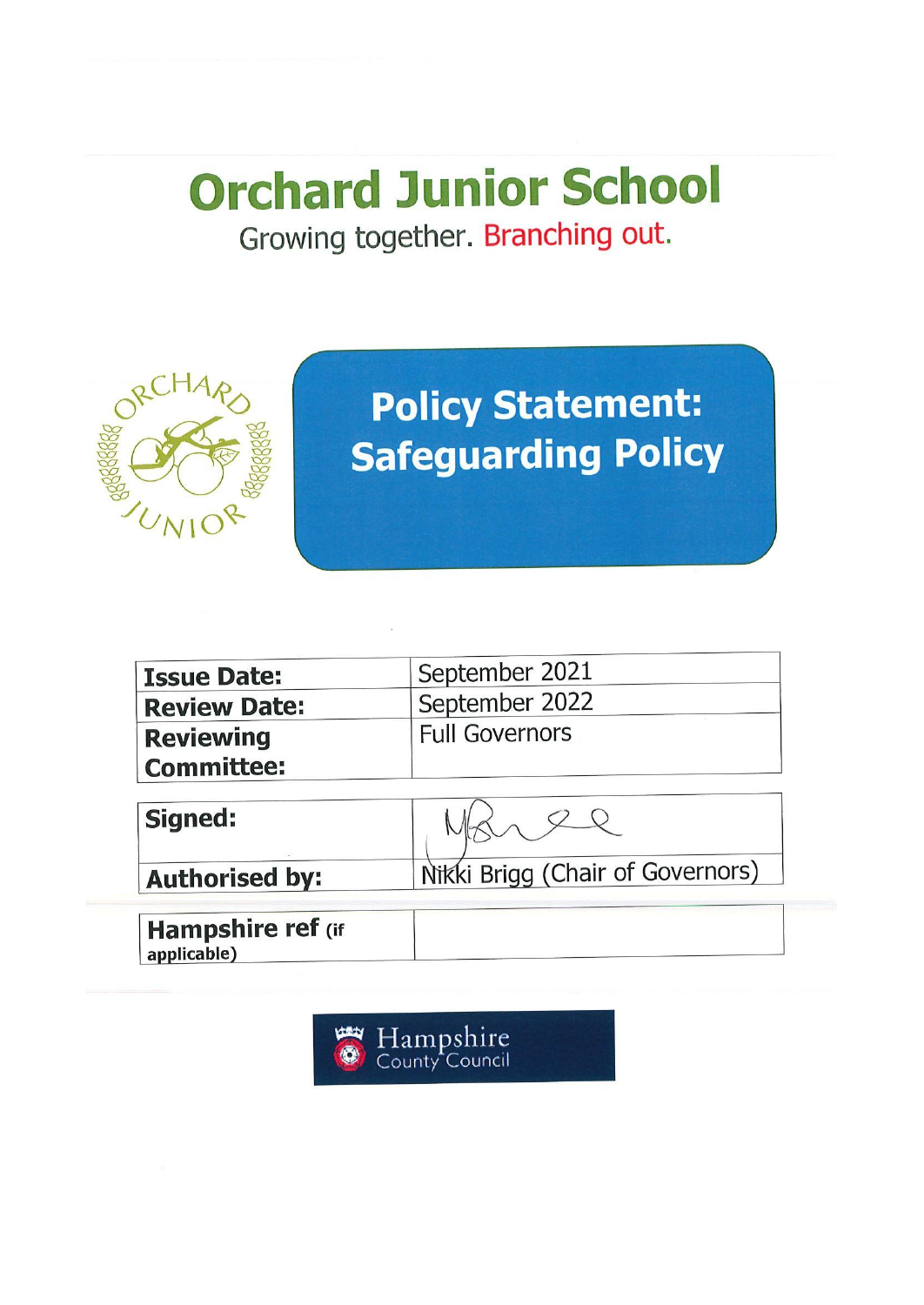# Procedure and Guidance



Schools and Education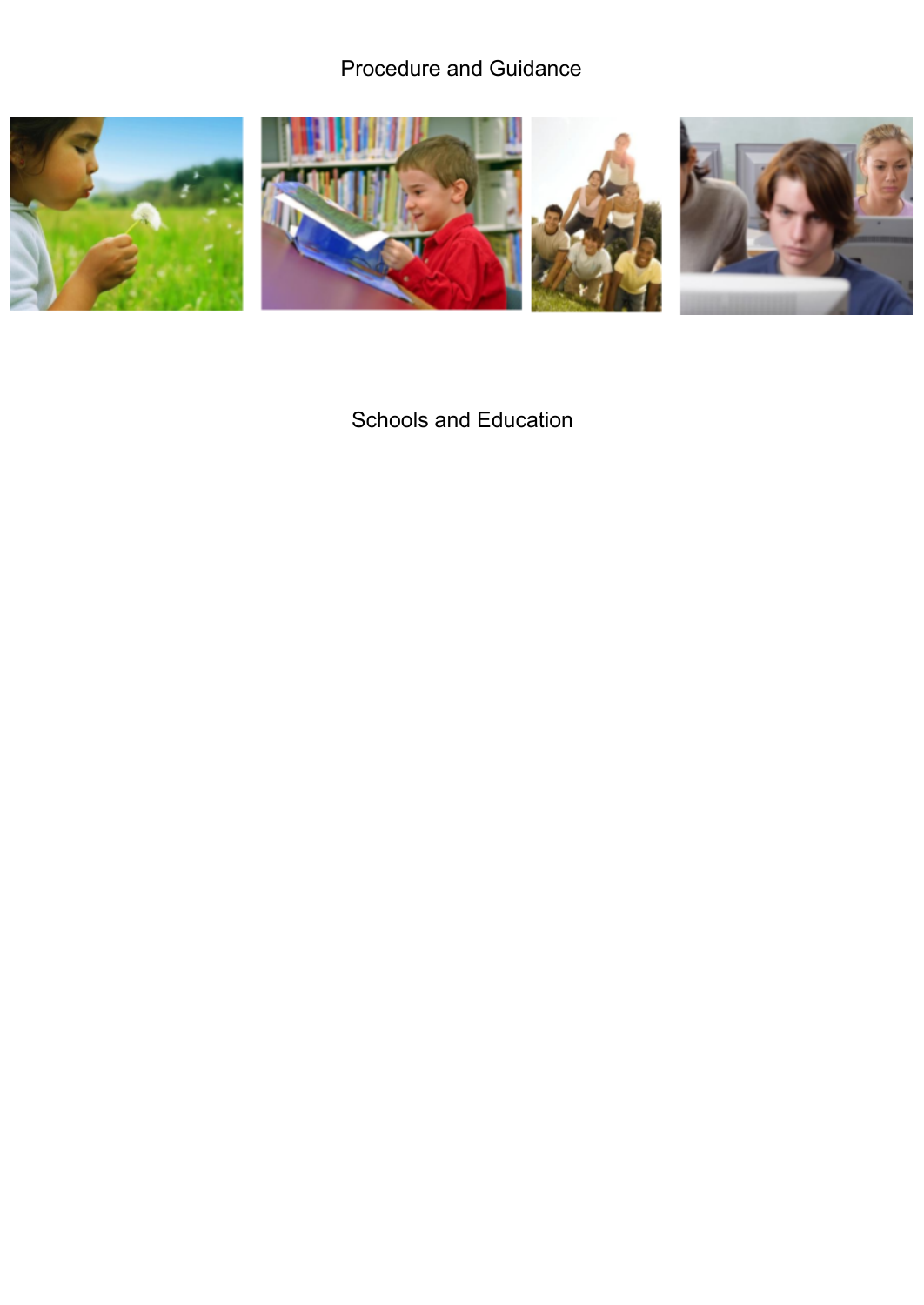# **Table of Contents**

| Any links to local or national advice and guidance can be accessed via the safeguarding in |    |                |
|--------------------------------------------------------------------------------------------|----|----------------|
| education webpages: www.hants.gov.uk/educationandlearning/safeguardingchildren/guidance    |    | 4              |
| Areas of Safeguarding                                                                      |    | $\overline{7}$ |
| Chris Parker, Denise Walley and Jo Fenton                                                  |    | $\overline{7}$ |
| Part 1 – High risk and emerging safeguarding issues                                        |    | 8              |
| <b>Contextual Safeguarding</b>                                                             |    | $\,8\,$        |
| <b>Preventing Radicalisation and Extremism</b>                                             |    | 8              |
| Gender based violence / Violence against women and girls                                   |    | 9              |
| <b>Female Genital Mutilation (FGM)</b>                                                     | 9  |                |
| <b>Forced Marriage</b>                                                                     | 9  |                |
| <b>Honour-Based Abuse</b>                                                                  | 10 |                |
| Sexual Violence and Sexual Harassment Between Children                                     |    | 11             |
| Upskirting                                                                                 |    | 12             |
| The Trigger Trio                                                                           |    | 13             |
| Domestic Abuse                                                                             | 13 |                |
| Parental mental health                                                                     | 14 |                |
| <b>Parental Substance misuse</b>                                                           | 15 |                |
| Missing, Exploited and Trafficked Children (MET)                                           |    | 15             |
| <b>Children Missing from Education</b>                                                     | 15 |                |
| Children Missing from Home or Care                                                         | 16 |                |
| Child Sexual Exploitation (CSE)                                                            | 17 |                |
| Child Criminal Exploitation (including county lines)                                       | 18 |                |
| <b>Serious Violence</b>                                                                    | 19 |                |
| Trafficked Children and modern slavery                                                     | 20 |                |
| Technologies                                                                               |    | 21             |
| <b>Online Safety and Social Media</b>                                                      | 21 |                |
| Cyberbullying                                                                              | 22 |                |
| Sexting                                                                                    | 23 |                |
| Gaming                                                                                     | 23 |                |
| Online reputation                                                                          | 23 |                |
| Grooming                                                                                   | 23 |                |
| Part 2 – Safeguarding issues relating to individual pupil needs                            |    | 25             |
| <b>Homelessness</b>                                                                        | 25 |                |
| Children & the Court System                                                                | 25 |                |
| Children with family members in prison                                                     | 25 |                |
| Pupils with medical conditions (in school)                                                 | 26 |                |
| Pupils with medical conditions (out of school)                                             | 26 |                |
| Special educational needs and disabilities                                                 | 27 |                |
| Intimate and personal care                                                                 | 27 |                |
| <b>Fabricated or induced illness</b>                                                       | 29 |                |
| <b>Mental Health</b>                                                                       | 29 |                |
| Part 3 – Other safeguarding issues that may potentially have an impact on pupils           |    | 31             |
| <b>Bullying</b>                                                                            | 31 |                |
| Prejudice-based abuse                                                                      | 31 |                |
| <b>Faith Abuse</b>                                                                         | 32 |                |
|                                                                                            | 32 |                |
| Gangs and Youth Violence<br>Private fostering                                              | 33 |                |
| Parenting                                                                                  | 33 |                |
| Safer Recruitment                                                                          | 35 |                |
|                                                                                            |    |                |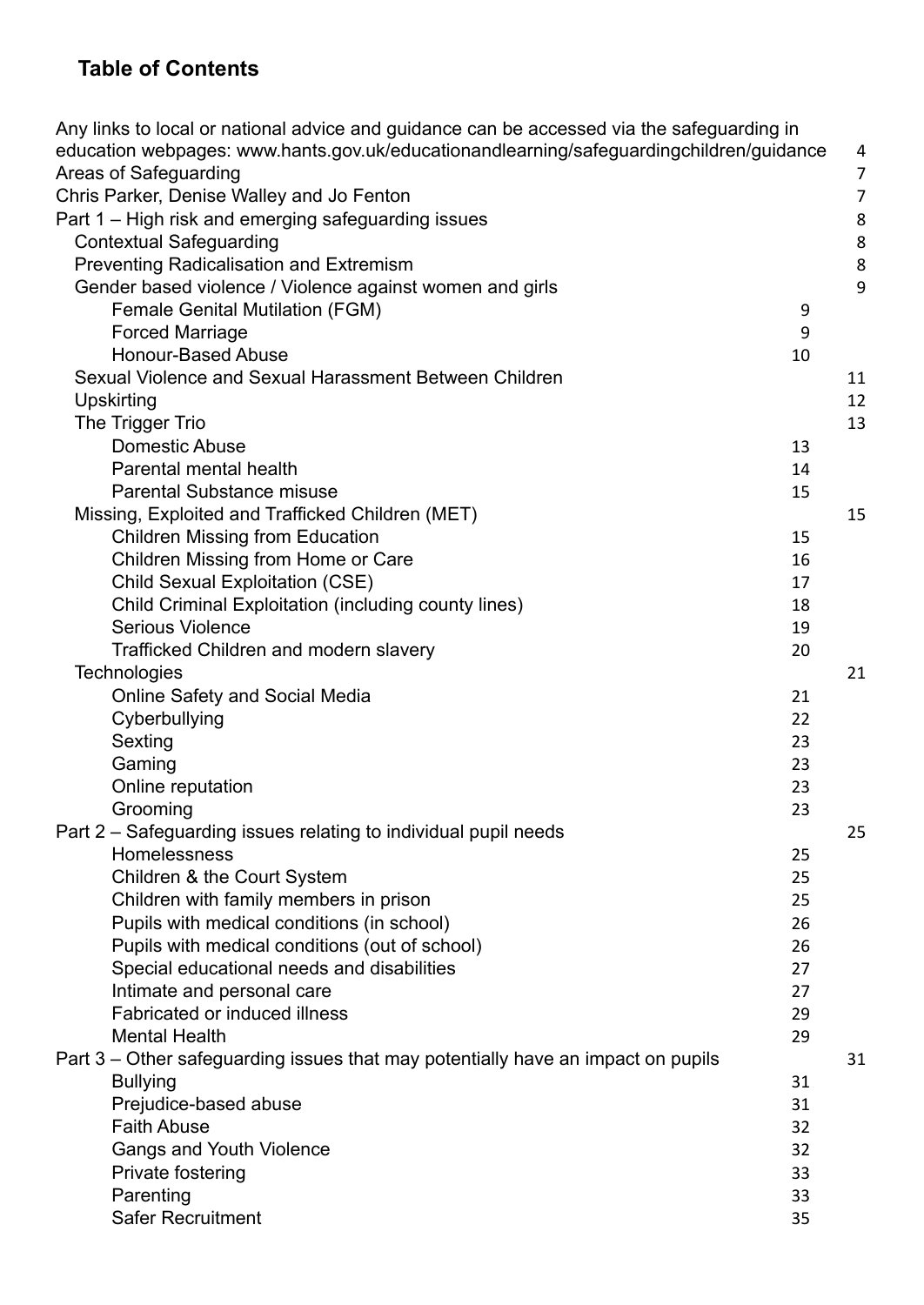| <b>Staff Induction</b>                          | 35 |
|-------------------------------------------------|----|
| <b>Health and Safety</b>                        | 35 |
| <b>Site Security</b>                            | 35 |
| Off site visits                                 | 36 |
| <b>First Aid</b>                                | 36 |
| Physical Intervention (use of reasonable force) | 36 |
| Taking and the use and storage of images        | 36 |
| <b>Transporting pupils</b>                      | 37 |
| Disqualification under the childcare act        | 37 |
| Annex 1 - Table of changes                      | 38 |
|                                                 |    |

<span id="page-3-0"></span>Any links to local or national advice and guidance can be accessed via the safeguarding in education webpages: [www.hants.gov.uk/educationandlearning/safeguardingchildren/guidance](http://www.hants.gov.uk/educationandlearning/safeguardingchildren/guidance)

Links to online specific advice and guidance can be found at

<https://www.hants.gov.uk/socialcareandhealth/childrenandfamilies/safeguardingchildren/onlinesafety>

Links to other pages from the local authority on safeguarding can be found at <https://www.hants.gov.uk/socialcareandhealth/childrenandfamilies/safeguardingchildren>

The procedures of the Hampshire Safeguarding Children Partnership can be accessed at <http://hipsprocedures.org.uk/page/contents>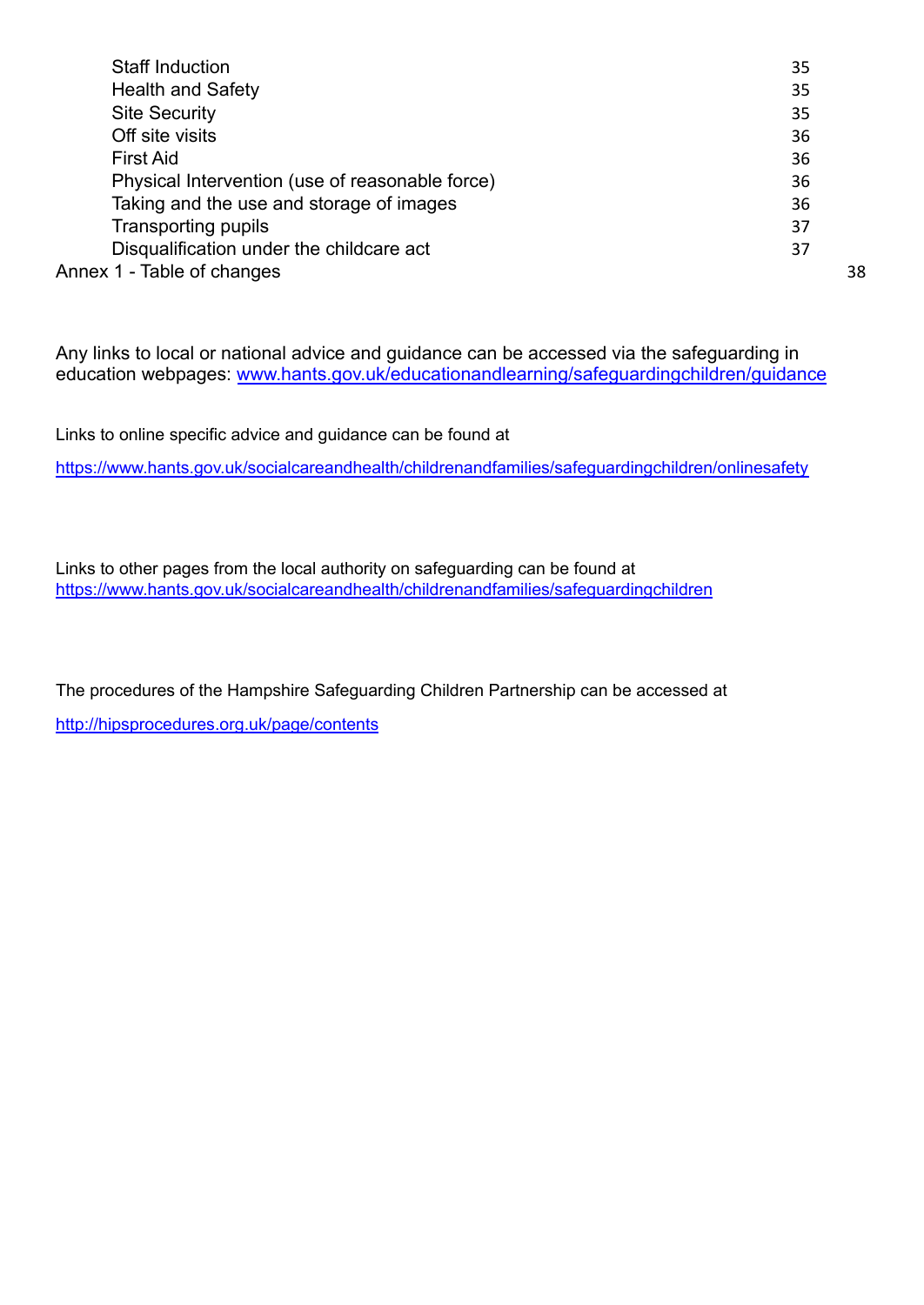*This policy should be read in conjunction with the school's Child Protection Policy and Staff Code of Conduct*

# **Policy Statement**

Safeguarding determines the actions that we take to keep children safe and protect them from harm in all aspects of their school life. As a school we are committed to safeguarding and promoting the welfare of all our pupils.

The actions that we take to prevent harm; to promote wellbeing; to create safe environments; to educate on rights, respect and responsibilities; to respond to specific issues and vulnerabilities all form part of the safeguarding responsibilities of the school. As such, this overarching policy will link to other policies which will provide more information and greater detail.

#### Aims

- $\bullet$ To provide staff with the framework to promote and safequard the wellbeing of children and in so doing ensure they meet their statutory responsibilities.
- To ensure consistent good practice across the school.
- To demonstrate our commitment to protecting children.

#### **Principles and Values**

Safeguarding is everyone's responsibility. As such it does not rest solely with the Designated Safeguarding Lead (DSL) and their deputies to take a lead responsibility in all the areas covered within this policy.

Some areas, such as Health and Safety, are a specialist area and a separate lead for this area is in place in the school.

Safeguarding processes are intended to put in place measures that minimise harm to children. There may be situations where gaps or deficiencies in the policies and processes we have in place will be highlighted. In these situations, a review will be carried out in order to identify learning and inform the policy, practice and culture of the school.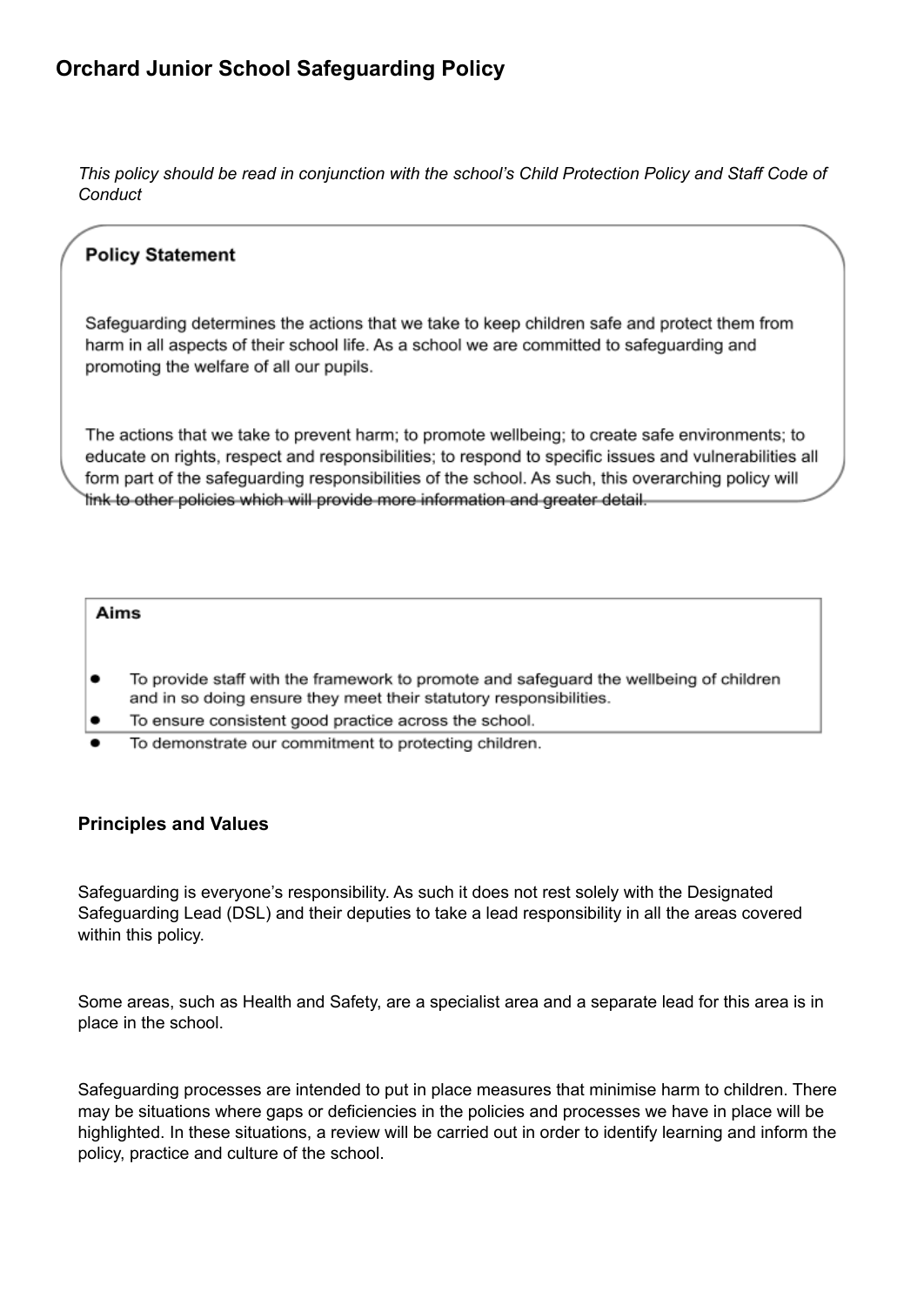All pupils in our school are able to talk to any member of staff about situations or to share concerns which are causing them worries. The staff will listen to the pupil, take their worries seriously and share the information with the safeguarding lead.

In addition, we provide pupils with information on who they can talk to outside of school, both within the community and with local or national organisations that can provide support or help.

As a school, we review this policy at least annually in line with DfE, HSCP, HCC and any other relevant guidance.

**Date Approved by Governing Body: 21 st September 2020**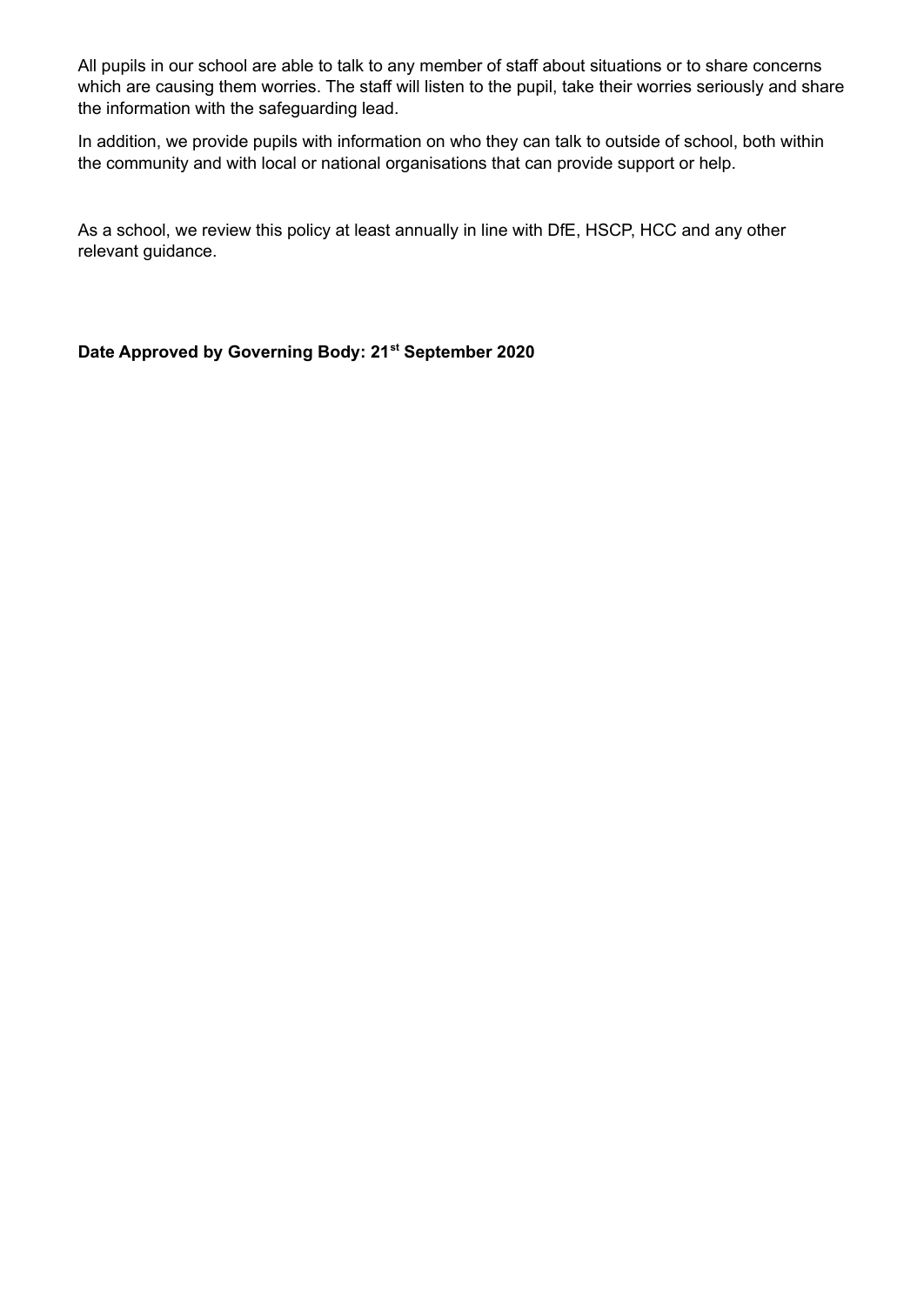# <span id="page-6-0"></span>**Areas of Safeguarding**

Within Keeping Children Safe in Education (2020) and the Ofsted inspection guidance (2019), there are a number of safeguarding areas directly highlighted or implied within the text.

These areas of safeguarding have been separated into issues that are emerging or high risk issues (part 1); those related to the pupils as an individual (part 2); other safeguarding issues affecting pupils (part 3); and those related to the running of the school (part 4).

#### **Definitions**

Within this document:

'*Safeguarding'* is defined in the Children Act 2004 as protecting from maltreatment; preventing impairment of health and development; ensuring that children grow up with the provision of safe and effective care; and work in a way that gives the best life chances and transition to adult hood. Our safeguarding practice applies to every child.

The term *Staff* applies to all those working for or on behalf of the school, full time or part time, in either a paid or voluntary capacity. This also includes parent volunteers and Governors.

*Child* refers to all young people who have not yet reached their 18th birthday. On the whole, this will apply to pupils of our school; however, the policy will extend to visiting children and students from other establishments

Parent refers to birth parents and other adults in a parenting role for example adoptive parents, guardians, step parents and foster carers.

# **Key personnel**

The designated safeguarding lead for the school is:

Carol Taylor

<span id="page-6-1"></span>The deputy designated safeguarding lead are:

Chris Parker, Denise Walley and Jo Fenton

\_\_\_\_\_\_\_\_\_\_\_\_\_\_\_\_\_\_\_\_\_\_\_\_\_\_\_\_\_\_\_\_\_\_\_\_\_\_\_\_\_\_\_\_\_\_\_\_\_\_\_\_\_\_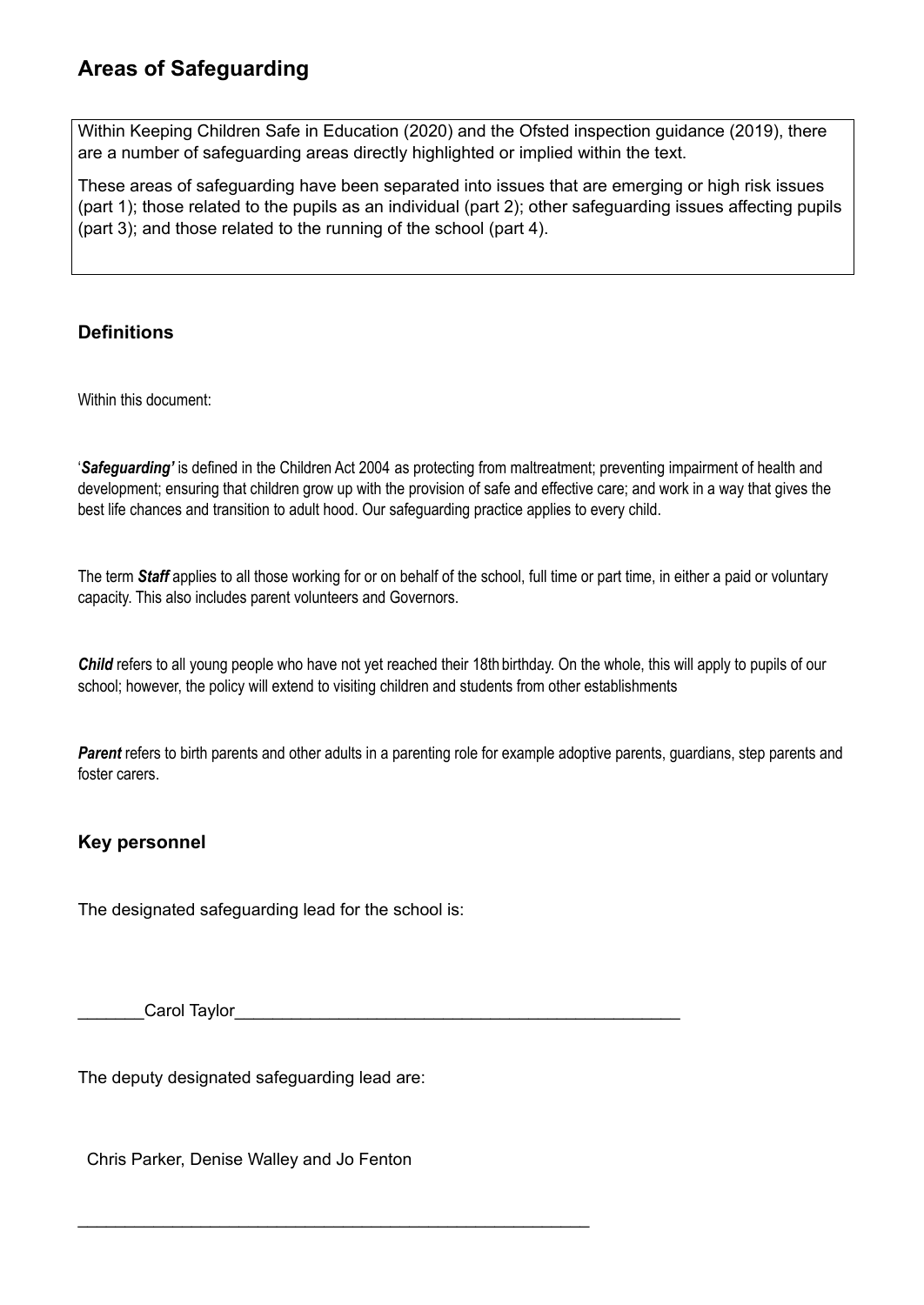# <span id="page-7-0"></span>**Part 1 – High risk and emerging safeguarding issues**

#### <span id="page-7-1"></span>**Contextual Safeguarding**

All staff should be aware that safeguarding incidents and/or behaviours can be associated with factors outside the Orchard Junior School and/or can occur between children outside of Orchard Junior School. All staff, but especially the designated and deputies safeguarding leads should consider whether children are at risk of abuse or exploitation in situations outside their families.

Risk and harm outside of the family can take a variety of different forms and children can be vulnerable to sexual exploitation, criminal exploitation, and serious youth violence in addition to other risks.

For us as a school, we will consider the various factors that have an interplay with the life of any pupil about whom we have concerns within the school and the level of influence that these factors have on their ability to be protected and remain free from harm particularly when it comes to child exploitation or criminal activity.

What life is like for a child outside the school gates, within the home, within the family and within the community are key considerations when the DSL is looking at any concerns.

#### <span id="page-7-2"></span>**Preventing Radicalisation and Extremism**

The prevent duty requires that all staff are aware of the signs that a child may be vulnerable to radicalisation. The risks will need to be considered for political, environmental, animal rights, or faith based extremism that may lead to a child becoming radicalised. All staff have undertaken e-learning training in order that they can identify the signs of children being radicalised.

There is no single way of identifying whether a child is likely to be susceptible to an extremist ideology. Background factors combined with specific influences such as family and friends may contribute to a child's vulnerability. Similarly, radicalisation can occur through many different methods, such as social media or the internet, and at different settings.

As part of the preventative process resilience to radicalisation will be built through the promotion of fundamental British values through the curriculum.

Any child who is considered vulnerable to radicalisation will be referred by the DSL to Hampshire children's social care, where the concerns will be considered in the MASH process. If the police prevent officer considers the information to be indicating a level of risk a "channel panel" will be convened and the school will attend and support this process.

#### <span id="page-7-3"></span>**Gender based violence / Violence against women and girls**

#### *<https://www.gov.uk/government/policies/violence-against-women-and-girls>*

The government has a strategy looking at specific issues faced by women and girls. Within the context of this safeguarding policy the following sections are how we respond to violence against girls: female genital mutilation, forced marriage, honour-based violence and teenage relationship abuse all fall under this strategy.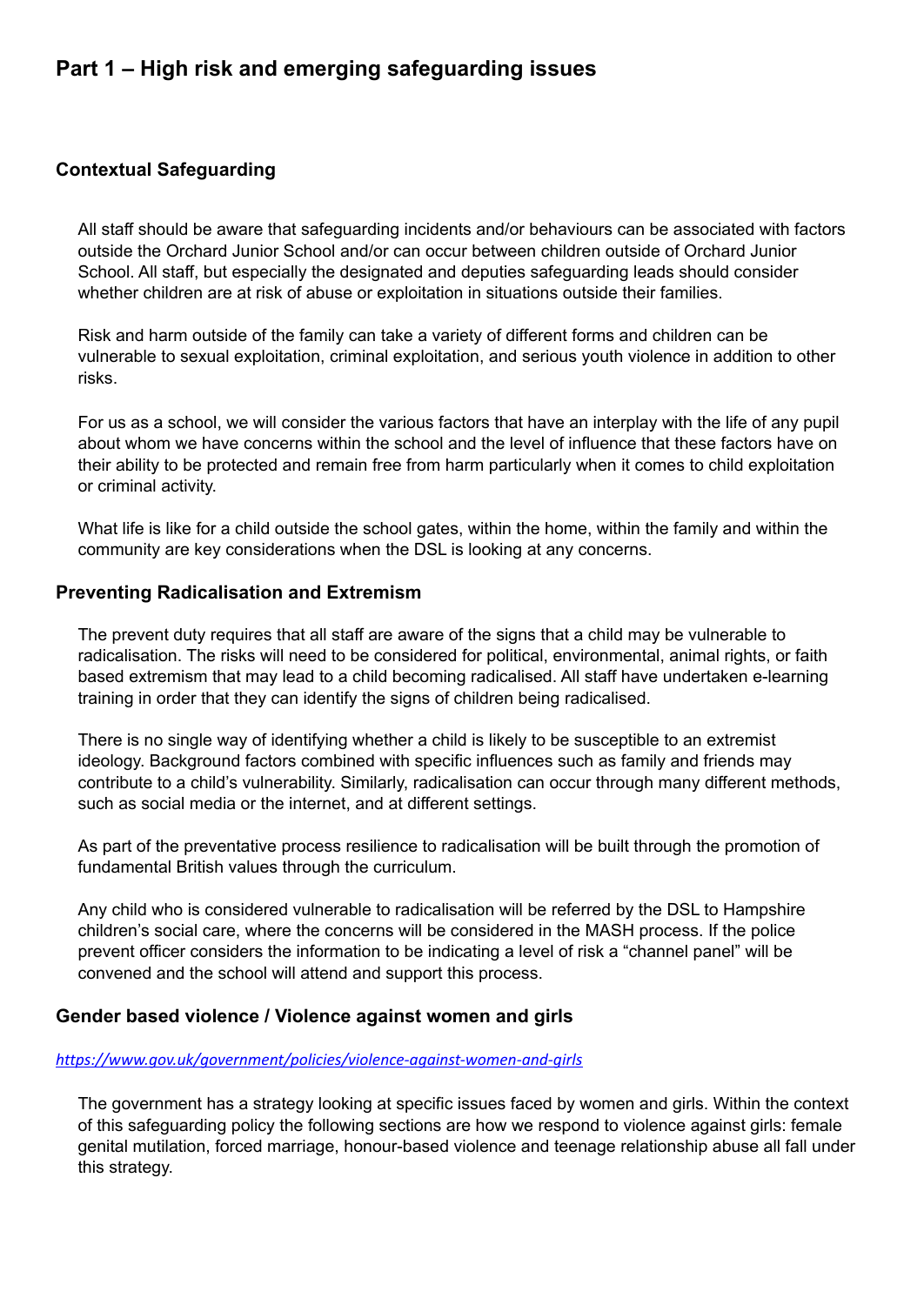## <span id="page-8-0"></span>**Female Genital Mutilation (FGM)**

FGM comprises all procedures involving partial or total removal of the external female genitalia or other injury to the female genital organs for non-medical reasons. It has no health benefits and harms girls and women in many ways. It involves removing and damaging healthy and normal female genital tissue, and hence interferes with the natural function of girls' and women's bodies.

The age at which girls undergo FGM varies enormously according to the community. **The procedure may be carried out when the girl is newborn, during childhood or adolescence, just before marriage or during the first pregnancy**. However, the majority of cases of FGM are thought to take place between the ages of 5 and 8 and therefore girls within that age bracket are at a higher risk.

FGM is illegal in the UK.

On the 31 October 2015, it became mandatory for teachers to report known cases of FGM to the police. 'Known' cases are those where either a girl informs the person that an act of FGM – however described – has been carried out on her, or where the person observes physical signs on a girl appearing to show that an act of FGM has been carried out and the person has no reason to believe that the act was, or was part of, a surgical operation within section 1(2)(a) or (b) of the FGM Act. In these situations, the DSL and/or headteacher will be informed and the member of teaching staff must called the police to report suspicion that FGM has happened.

#### **At no time will staff examine pupils to confirm concerns**

For cases where it is believed that a girl may be vulnerable to FGM or there is a concern that she may be about to be genitally mutilated, the staff will inform the DSL who will report it as with any other child protection concern.

While FGM has a specific definition, there are other abusive cultural practices which can be considered harmful to women and girls. Breast ironing is one of five UN defined 'forgotten crimes against women'. It is a practice whereby the breasts of girls typically aged 8-16 are pounded using tools such as spatulas, grinding stones, hot stones, and hammers to delay the appearance of puberty. This practice is considered to be abusive and should be referred to children's social care.

# <span id="page-8-1"></span>**Forced Marriage**

In the case of children: *'a forced marriage is a marriage in which one or both spouses cannot consent to the marriage and duress is involved. Duress can include physical, psychological, financial, sexual and emotional pressure.'* In developing countries 11% of girls are married before the age of 15. One in 3 victims of forced marriage in the U.K. is under 18.

It is important that all members of staff recognise the presenting symptoms, how to respond if there are concerns and where to turn for advice.

Advice and help can be obtained nationally through the Forced Marriage Unit and locally through the local police safeguarding team or children's social care.

Policies and practices in this school reflect the fact that while all members of staff, including teachers, have important responsibilities with regard to pupils who may be at risk of forced marriage, teachers and school leaders should not undertake roles in this regard that are most appropriately discharged by other children's services professionals such as police officers or social workers.

#### *Characteristics that may indicate forced marriage*

While individual cases of forced marriage, and attempted forced marriage, are often very particular, they are likely to share a number of common and important characteristics, including:

• an extended absence from school/college, including truancy;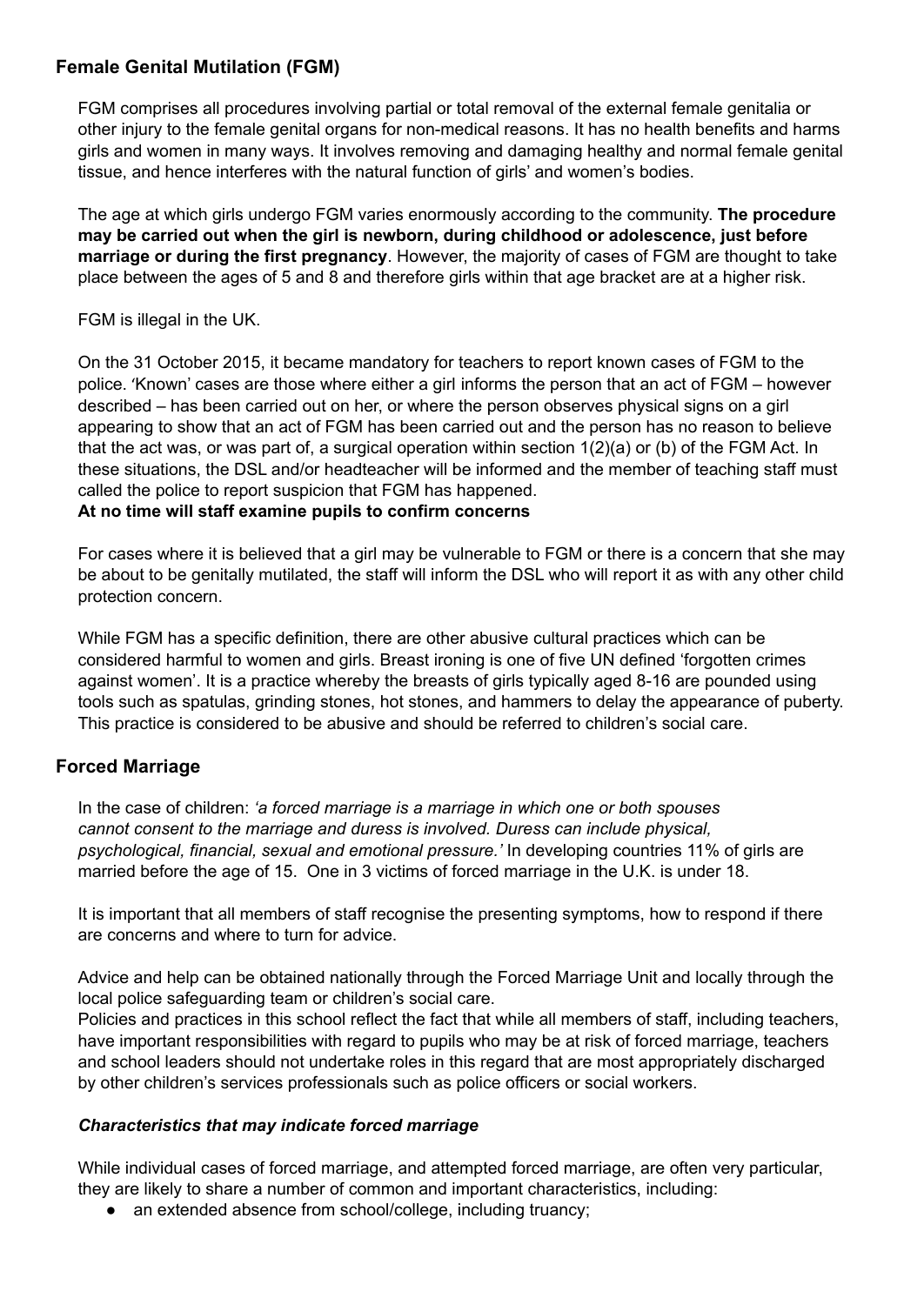- a drop in performance or sudden signs of low motivation;
- **excessive parental restriction and control of movements;**
- a history of siblings leaving education to marry early;
- poor performance, parental control of income and students being allowed only limited career choices;
- evidence of self-harm, treatment for depression, attempted suicide, social isolation, eating disorders or substance abuse; and/or
- evidence of family disputes/conflict, domestic violence/abuse or running away from home.

On their own, these characteristics may not indicate forced marriage. However, it is important to be satisfied that where these behaviours occur, they are not linked to forced marriage. It is also important to avoid making assumptions about an individual pupil's circumstances or act on the basis of stereotyping. For example, an extended holiday may be taken for entirely legitimate reasons and may not necessarily represent a pretext for forced marriage*.*

#### <span id="page-9-0"></span>**Honour-Based Abuse**

Honour-based abuse refers to a violent crime or incident which may have been committed to protect or defend the honour of the family or community.

It is often linked to family or community members who believe someone has brought shame to their family or community by doing something that is not in keeping with their unwritten rule of conduct. For example, honour-based abuse might be committed against people who:

- become involved with a boyfriend or girlfriend from a different culture or religion
- want to get out of an arranged marriage
- want to get out of a forced marriage
- wear clothes or take part in activities that might not be considered traditional within a particular culture
- convert to a different faith from the family
- are exploring their sexuality or identity

Women and girls are the most common victims of honour-based abuse however, it can also affect men and boys. Crimes of 'honour' do not always include violence. Crimes committed in the name of 'honour' might include:

- domestic abuse
- threats of violence
- sexual or psychological abuse
- forced marriage
- being held against your will or taken somewhere you don't want to go
- assault

All forms of honour-based abuse are abusive (regardless of the motivation) and should be handled and escalated as such. If staff believe that a pupil is at risk from honour based abuse, they will report to the DSL who will follow the usual safeguarding referral process; however, if it is clear that a crime has been committed or the pupil is at immediate risk, the police will be contacted in the first instance. It is important that, if honour based abuse is known or suspected, communities and family members are NOT spoken to prior to referral to the police or social care as this could increase risk to the child.

# <span id="page-9-1"></span>**Sexual Violence and Sexual Harassment Between Children**

Sexual violence and sexual harassment can occur between two children of any age and sex. It can also occur through a group of children sexually assaulting or sexually harassing a single child or group of children.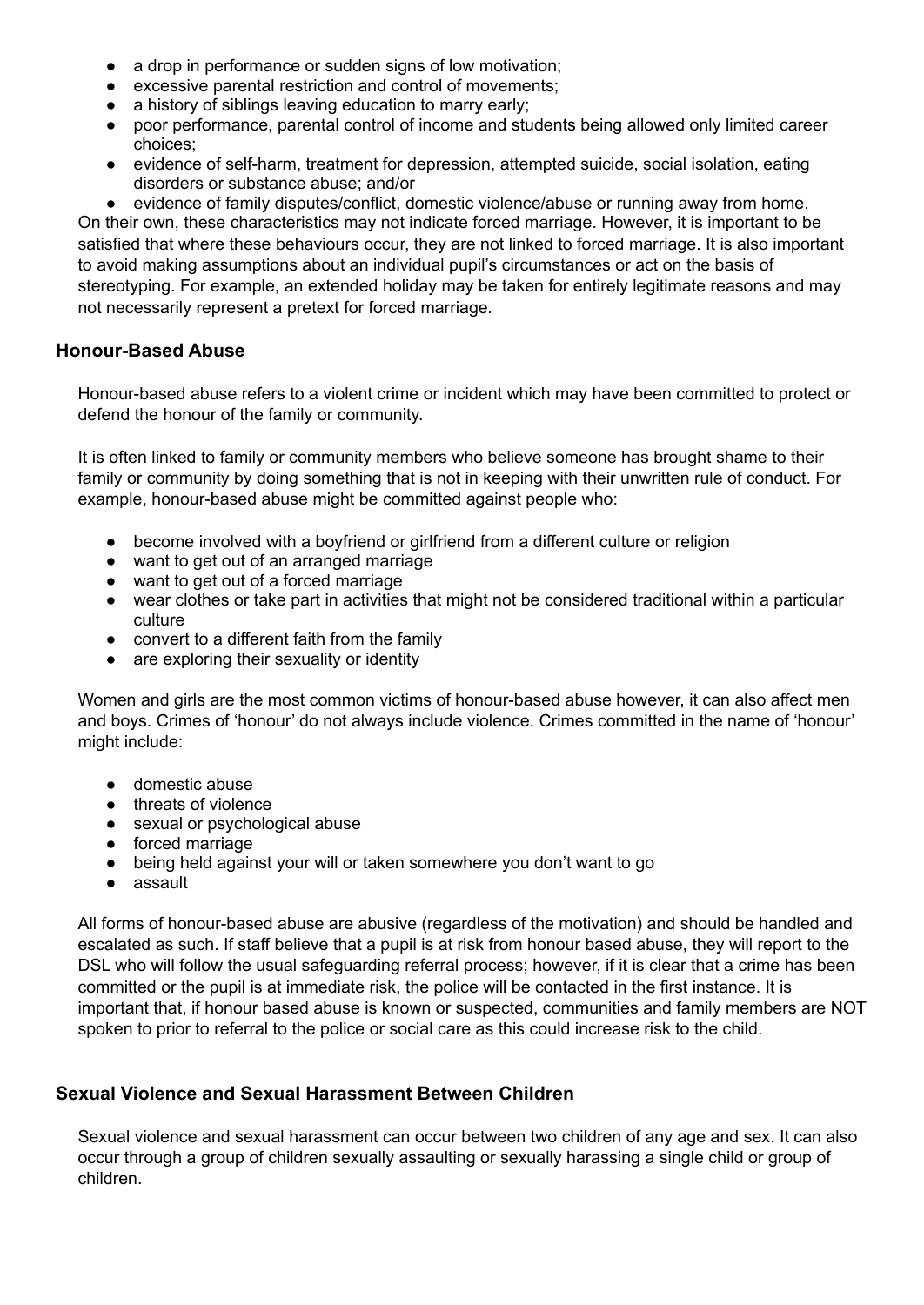Within our school all staff are made aware of what sexual violence and sexual harassment might look like and what to do if they have a concern or receive a report. Whilst any report of sexual violence or sexual harassment should be taken seriously, staff are aware it is more likely that girls will be the victims of sexual violence and sexual harassment and more likely it will be perpetrated by boys. This pattern of prevalence will not, however, be an obstacle to ALL concerns being treated seriously.

We are clear that sexual violence and sexual harassment is not acceptable, will never be tolerated and is not an inevitable part of growing up. It cannot be described as 'banter', 'having a laugh' or 'boys being boys'.

We will also take seriously any sharing of sexual images (photos, pictures or drawings) and videos; sexual jokes, comments or taunting either in person or on social media; or on-line sexual harassment.

Within the child protection policy, there is a clear procedure for how we deal with situations where sexual assaults or behaviour considered criminal between children has taken place.

We will follow the "*Sexual violence and sexual harassment between children in schools and colleges*" advice provided by the DfE.

We will challenge all contact behaviours that have a sexual nature to them such as pushing or rubbing against, grabbing bottoms, breasts or genitals, pinging or flicking bras, lifting skirts or pulling down trousers and impose appropriate levels of disciplinary action, to be clear that these behaviours are not tolerated or acceptable. Support will be provided to victims of sexual violence and sexual harassment and we will ensure that they are kept safe.

# <span id="page-10-0"></span>**Upskirting**

In 2019 the Voyeurism Offences Act came into force and made the practice of upskirting illegal.

Upskirting is defined as someone taking a picture under another person's clothing without their knowledge, with the intention of viewing their genitals or buttocks, with or without underwear. The intent of upskirting is to gain sexual gratification or to cause the victim humiliation, distress or alarm. It is a criminal offence. Anyone of any gender, can be a victim.

If staff become aware that upskirting has occurred, this will be treated as a sexual offence and reported accordingly to the DSL and onwards to the police.

Behaviours that would be considered as sexual harassment which may be pre-cursors to upskirting, such as the use of reflective surfaces or mirrors to view underwear or genitals, will not be tolerated and the school will respond to these with appropriate disciplinary action and education.

Pupils who place themselves in positions that could allow them to view underwear, genitals or buttocks, will be moved on. Repeat offenders will be disciplined. These locations could include stairwells, under upper floor walkways, outside changing areas and toilets or sitting on the floor or laying down in corridors.

If technology that is designed for covert placement and could be used to take upskirting or indecent images is discovered in the school, it will be confiscated. If the technology is in location and potentially may have captured images, this will be reported to the police and left in situ so that appropriate forensic measures may be taken to gather evidence.

Any confiscated technology will be passed to the headteacher to make a decision about what happens to the items. This will be carried out under the principles set out in the government guidance on searching, screening and confiscation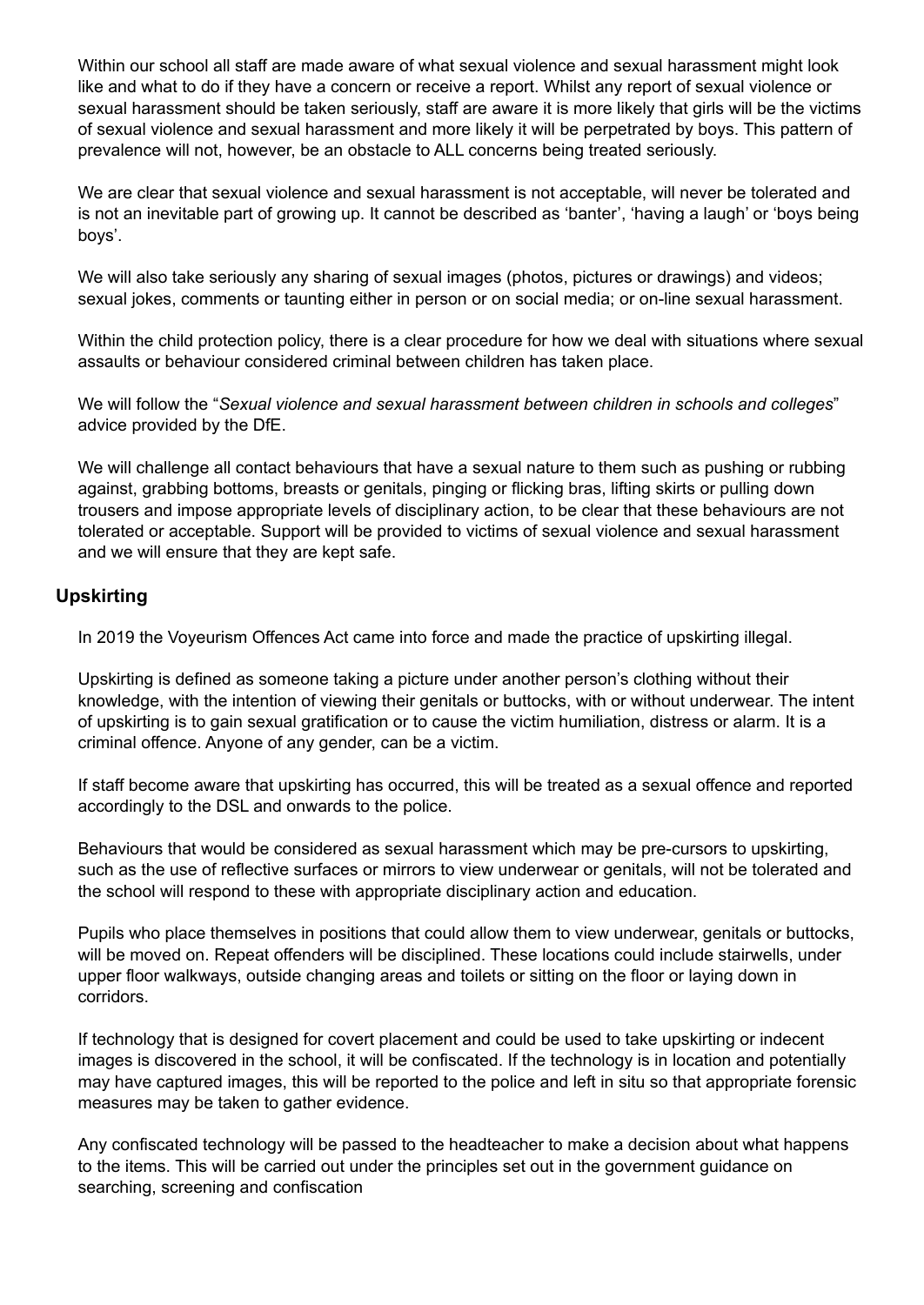[https://assets.publishing.service.gov.uk/government/uploads/system/uploads/attachment\\_data/file/674416/Sear](https://assets.publishing.service.gov.uk/government/uploads/system/uploads/attachment_data/file/674416/Searching_screening_and_confiscation.pdf) ching screening and confiscation.pdf

If the image is taken on a mobile phone, the phone will be confiscated under the same principles. This may need to be passed to the police for them to investigate, if there is evidence that a crime has been committed.

## <span id="page-11-0"></span>**The Trigger Trio**

The term 'Trigger Trio' has replaced the previous phrase 'Toxic Trio' which was used to describe the issues of domestic violence, mental ill-health and substance misuse which have been identified as common features of families where harm to adults and children has occurred.

The above are viewed as indicators of increased risk of harm to children and young people. In an analysis of Serious Cases Reviews undertaken by Ofsted in 2011, they found that in nearly 75% of these cases two or more of the issues were present.

These factors will have a contextual impact on the safeguarding of children and young people.

#### <span id="page-11-1"></span>**Domestic Abuse**

Domestic abuse is any incident or pattern of incidents of controlling, coercive or threatening behaviour, violence or abuse between those aged 16 or over who are or have been intimate partners or family members regardless of gender or sexuality. This can encompass, but is not limited to, the following types of abuse:

- Psychological
- Physical
- Sexual
- Financial
- Emotional.

Controlling behaviour is a range of acts designed to make a person subordinate and/or dependent by isolating them from sources of support, exploiting their resources and capacities for personal gain, depriving them of the means needed for independence, resistance and escape and regulating their everyday behaviour.

Coercive behaviour is an act or a pattern of acts of assault, threats, humiliation and intimidation or other abuse that is used to harm, punish, or frighten their victim.

Research indicates that living within a home where domestic abuse takes place is harmful to children and can have a serious impact on their behaviour, wellbeing and understanding of what constitutes a normal relationship.

Children witnessing domestic abuse is recognised as 'significant harm' in law. These children may become aggressive; display anti-social behaviours; suffer from depression or anxiety; or fail to reach their educational potential.

Indicators that a child is living within a relationship with domestic abuse may include:

- being withdrawn
- suddenly behaving differently
- anxiety
- being clingy
- depression
- aggression
- problems sleeping
- eating disorders
- bed wetting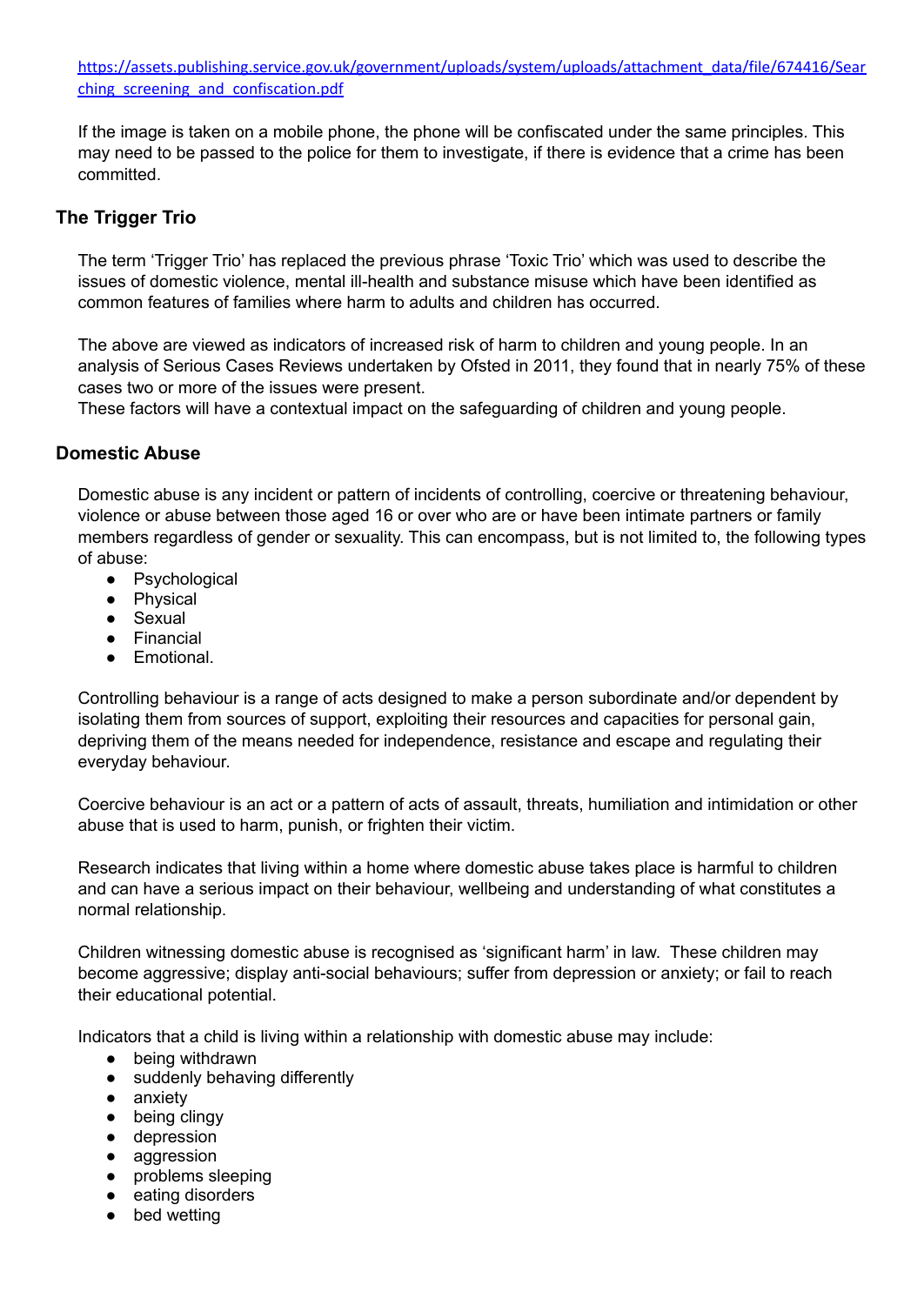- soiling clothes
- **excessive risk taking**
- missing school
- changes in eating habits
- obsessive behaviour
- experiencing nightmares
- taking drugs
- use of alcohol
- self-harm
- thoughts about suicide

These behaviours themselves do not indicate that a child is living with domestic abuse but should be considered as indicators that this may be the case.

If staff believe that a child is living with domestic abuse, this will be reported to the DSL for referral, to be considered by children's social care.

# <span id="page-12-0"></span>**Parental mental health**

The term 'mental ill health' is used to cover a wide range of conditions, from eating disorders, mild depression and anxiety to psychotic illnesses such as schizophrenia or bipolar disorder. Parental mental illness does not necessarily have an adverse impact on a child's developmental needs, but it is essential to always assess its implications for each child in the family. It is essential that the diagnosis of a parent's/carer's mental health is not seen as defining the level of risk. Similarly, the absence of a diagnosis does not equate to there being little or no risk.

For children, the impact of poor parental mental health can include:

- The parent's/carer's needs or illnesses taking precedence over the child's needs
- The child's physical and emotional needs being neglected
- The child acting as a young carer for a parent or a sibling
- The child having restricted social and recreational activities
- The child finding it difficult to concentrate, potentially having an impact on educational achievement
- The child missing school regularly as (s)he is being kept home as a companion for a parent/carer
- The child adopting paranoid or suspicious behaviour as they believe their parent's delusions ● Witnessing self-harming behaviour and suicide attempts (including attempts that involve the
- child) ● Obsessional compulsive behaviours involving the child.

If staff become aware of any of the above indicators, or others that suggest a child is suffering due to parental mental health, the information will be shared with the DSL to consider a referral to children's social care.

#### <span id="page-12-1"></span>**Parental Substance misuse**

Substance misuse applies to the misuse of alcohol as well as 'problem drug use', defined by the Advisory Council on the Misuse of Drugs as drug use which has: 'serious negative consequences of a physical, psychological, social and interpersonal, financial or legal nature for users and those around them.

Parental substance misuse of drugs or alcohol becomes relevant to child protection when substance misuse and personal circumstances indicate that their parenting capacity is likely to be seriously impaired or that undue caring responsibilities are likely to be falling on a child in the family.

For children, the impact of parental substance misuse can include:

- Inadequate food, heat and clothing for children (family finances used to fund adult's dependency)
- Lack of engagement or interest from parents in their development, education or wellbeing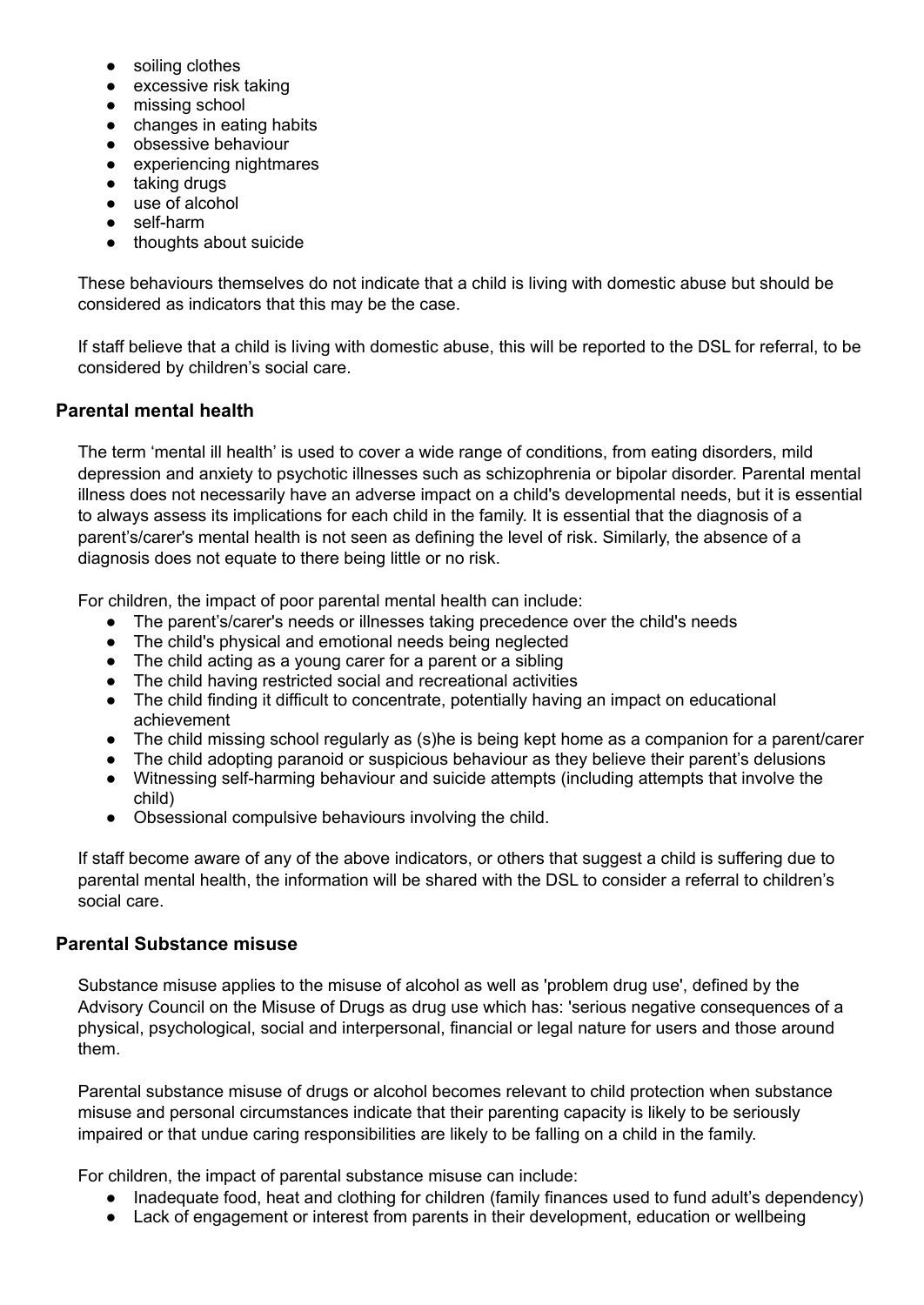- Behavioural difficulties- inappropriate display of sexual and/or aggressive behaviour
- Bullying (including due to poor physical appearance)
- Isolation finding it hard to socialise, make friends or invite them home
- Tiredness or lack of concentration
- Child talking of or bringing into school drugs or related paraphernalia
- Injuries /accidents (due to inadequate adult supervision)
- Taking on a caring role
- Continued poor academic performance including difficulties completing homework on time
- Poor attendance or late arrival.

These behaviours themselves do not indicate that a child's parent is misusing substances but should be considered as indicators that this may be the case.

If staff believe that a child is living with parental substance misuse, this will be reported to the designated safeguarding lead for referral to children's social care to be considered.

# <span id="page-13-0"></span>**Missing, Exploited and Trafficked Children (MET)**

Within Hampshire, the acronym MET is used to identify all children who are missing; believed to be at risk of or being exploited; or who are at risk of or are being trafficked. Given the close links between all these issues, there has been a considered response to view them as potentially linked, so that cross over of risk is not missed.

# <span id="page-13-1"></span>**Children Missing from Education**

Patterns of children missing education can be an indicator of either abuse or safeguarding risks. A relatively short length of time a child is missing does not reduce risk of harm to that child, and all absence or non-attendance should be considered with other known factors or concerns.

DSL's and staff should consider:

Missing lessons: Are there patterns in the lessons that are being missed? Is this more than avoidance of a subject or a teacher? Does the child remain on the school site or are they absent from the site?

- Is the child being exploited during this time?
- Are they late because of a caring responsibility?
- Have they been directly or indirectly affected by substance misuse?
- Are other pupils routinely missing the same lessons and does this raise other risks or concerns?
- Is the lesson being missed one that would cause bruising or injuries to become visible?

Single missing days: Is there a pattern in the day missed? Is it before or after the weekend suggesting the child is away from the area? Are there specific lessons or members of staff on these days? Is the parent informing the school of the absence on the day? Are missing days reported back to parents to confirm their awareness?

- Is the child being sexually exploited during this day?
- Do the parents appear to be aware and are they condoning the behaviour?
- Are the pupil's peers making comments or suggestions as to where the pupil is?
- Can the parent be contacted and made aware?

Continuous missing days: Has the school been able to make contact with the parent? Is medical evidence being provided? Are siblings attending school (either our or local schools)?

- Did we have any concerns about radicalisation, FGM, forced marriage, honour- based violence, sexual exploitation?
- Have we had any concerns about physical or sexual abuse?
- Does the parent have any known medical needs? Is the child safe?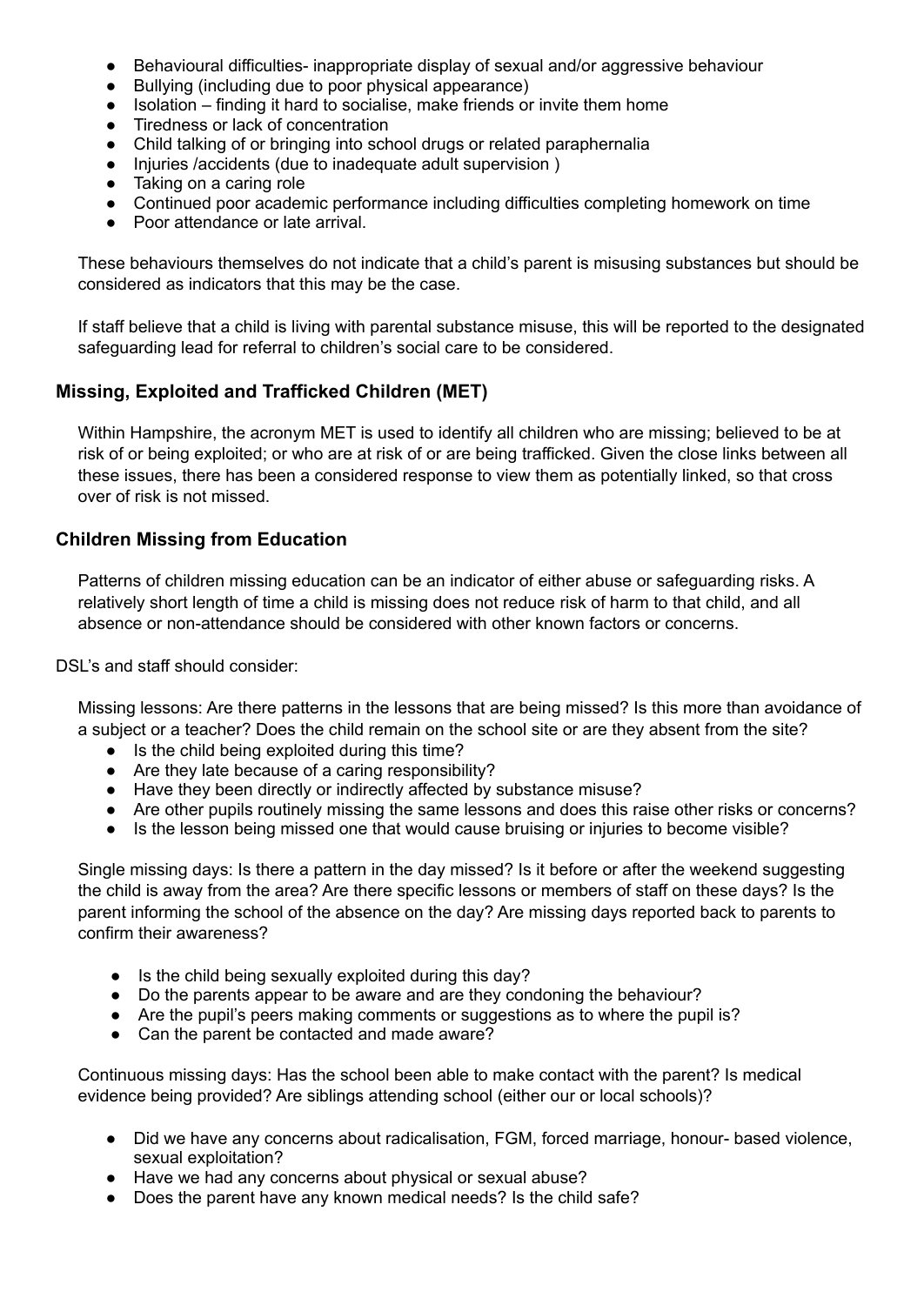The school will view absence as both a safeguarding issue and an educational outcomes issue. The school may take steps that could result in legal action for attendance, or a referral to children's social care, or both.

# <span id="page-14-0"></span>**Children Missing from Home or Care**

It is known that children who go missing are at risk of suffering significant harm, and there are specific risks around children running away and the risk of sexual exploitation.

The Hampshire Police Force, as the lead agency for investigating and finding missing children, will respond to children going missing based on on-going risk assessments in line with current guidance.

The police definition of 'missing' is: "Anyone whose whereabouts cannot be established will be considered as missing until located, and their well-being or otherwise confirmed."

Various categories of risk should be considered and Hampshire Local Safeguarding Children's Partnership provides further guidance:

*Local authorities have safeguarding duties in relation to children missing from home and should work with the police to risk assess and analyse data for patterns that indicate particular concerns and risks.*

The police will prioritise all incidents of missing children as medium or high risk. Where a child is *recorded as being absent, the details will be recorded by the police, who will also agree review times and any on-going actions with person reporting.*

*A missing child incident would be prioritised as 'high risk' where:*

- *● the risk posed is immediate and there are substantial grounds for believing that the child is in danger through their own vulnerability; or*
- *● the child may have been the victim of a serious crime; or*
- *● the risk posed is immediate and there are substantial grounds for believing that the public is in danger.*

*● The high-risk category requires the immediate deployment of police resources.*

*Authorities need to be alert to the risk of sexual exploitation or involvement in drugs, gangs or criminal activity, trafficking and aware of local "hot spots" as well as concerns about any individuals with whom children runaway.*

*Child protection procedures must be initiated in collaboration with children's social care services whenever there are concerns that a child who is missing may be suffering, or likely to suffer, significant harm.*

Within any case of children who are missing both push and pull factors will need to be considered. Push factors include:

- Conflict with parents/carers
- Feeling powerless
- Being bullied/abused
- Being unhappy/not being listened to
- The Trigger Trio

Pull factors include:

- Wanting to be with family/friends
- Drugs, money and any exchangeable item
- Peer pressure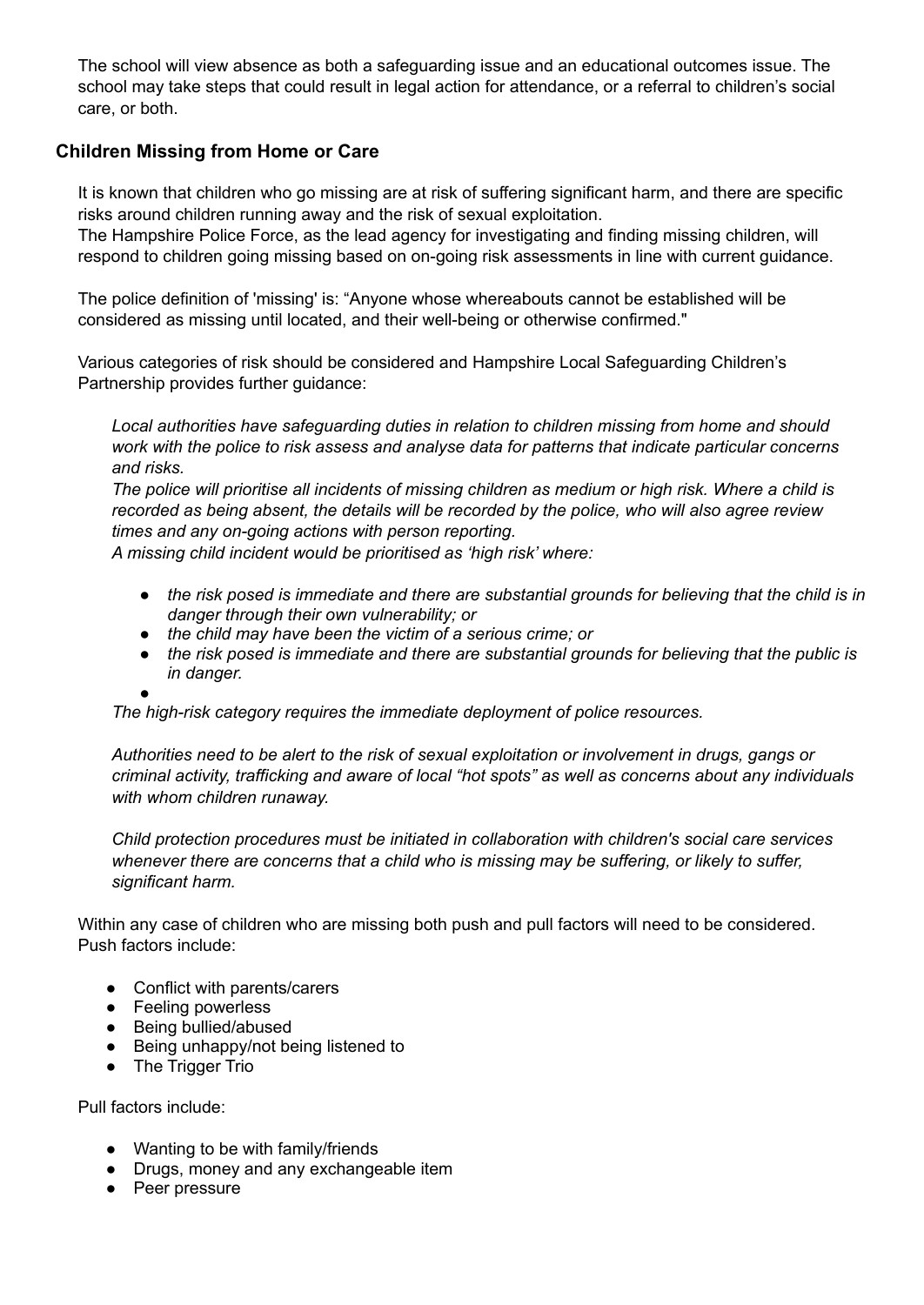For those who have been trafficked into the United Kingdom as unaccompanied asylum-seeking children, there will be pressure to make contact with their trafficker.

We will inform all parents of children who are absent (unless the parent has informed us). If the parent is also unaware of the location of their child, and the definition of missing is met, we will either support the parent to contact the police to inform them or do so ourselves with urgency.

# <span id="page-15-0"></span>**Child Sexual Exploitation (CSE)**

.

Child sexual exploitation is a form of child sexual abuse. It occurs when an individual or group takes advantage of an imbalance of power to coerce, manipulate or deceive a child or young person under the age of 18 into sexual activity (a) in exchange for something the victim needs or wants, and/or (b) for the financial advantage or increased status of the perpetrator or facilitator. The victim may have been sexually exploited even if the sexual activity appears consensual. CSE does not always involve physical contact; it can also occur through the use of technology. CSE can affect any child or young person (male or female) under the age of 18 years, including 16- and 17-year olds who can legally consent to have sex. It can include both contact (penetrative and non-penetrative acts) and non-contact sexual activity and may occur without the child or young person's immediate knowledge (e.g. through others copying videos or images they have created and posted on social media). (definition from KCSiE 2020)

- •Boys can be targeted just as easily as girls this is not gender specific
- •Perpetrators can be women and not just men

•Exploitation can be between males and females or between the same genders

•Children with learning difficulties can be particularly vulnerable to exploitation as can children from particular groups, e.g. looked after children, young carers, children who have a history of physical, sexual emotional abuse or neglect or mental health problems; children who use drugs or alcohol, children who go missing from home or school, children involved in crime, children with parents/carers who have mental health problems, learning difficulties/other issues, children who associate with other children involved in exploitation. However, it is important to recognise that any child can be targeted

Indicators a child may be at risk of CSE include:

- going missing for periods of time or regularly coming home late:
- regularly missing school or education or not taking part in education;
- appearing with unexplained gifts or new possessions;
- associating with other young people involved in exploitation;
- having older boyfriends or girlfriends:
- suffering from sexually transmitted infections or becomes pregnant;
- mood swings or changes in emotional wellbeing;
- drug and alcohol misuse;
- displaying inappropriate sexualised behaviour.

CSE can happen to a child of any age, gender, ability or social status. Often the victim of CSE is not aware that they are being exploited and do not see themselves as a victim.

We educate all staff in the signs and indicators of sexual exploitation. We use the child exploitation risk assessment form ([CERAF\)](http://www.hampshiresafeguardingchildrenboard.org.uk/user_controlled_lcms_area/uploaded_files/SERAF%20Risk%20Assessment%20Form%20UPDATED%20Sept%202015%20%282%29.doc) and [associated](http://www.hampshiresafeguardingchildrenboard.org.uk/user_controlled_lcms_area/uploaded_files/SERAF%20Risk%20Assessment%20-%20Scoring%20Guidance_%28HF000005713337%29.doc) guidance from the Hampshire Safeguarding Children Partnership to identify pupils who are at risk; the DSL will share this information as appropriate with children's social care.

We recognise that we may have information or intelligence that could be used to both protect children and prevent risk. Any relevant information that we have will be shared on the community partnership information (CPI) form which can be downloaded from <https://www.safe4me.co.uk/portfolio/sharing-information/>

<sup>•</sup>Exploitation can be isolated (one-on-one) or organised group/criminal activity

<sup>•</sup>There can be a big age gap between victim and perpetrator, but it can also be peer-on-peer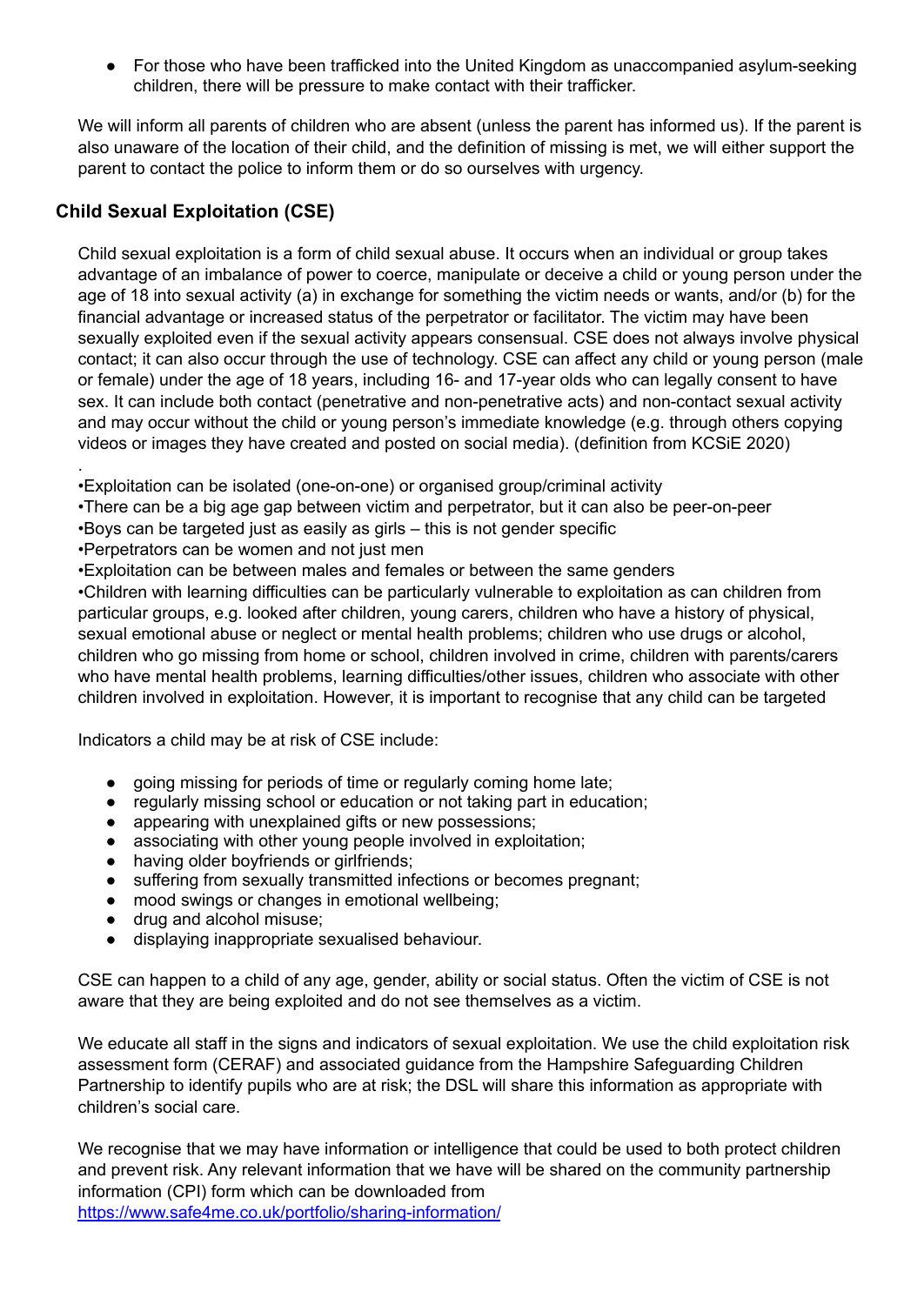# <span id="page-16-0"></span>**Child Criminal Exploitation (including county lines)**

Child Criminal Exploitation (CCE) is defined as:- '*where an individual or group takes advantage of an* imbalance of power to coerce, control, manipulate or deceive a child or young person under the age of 18 into any criminal activity (a) in exchange for something the victim needs or wants, and/or (b) for the *financial or other advantage of the perpetrator or facilitator and/or (c) through violence or threat of violence. The victim may have been criminally exploited even if the activity appears consensual. Child Criminal Exploitation does not always involve physical contact, it can occur through the use of technology'*

The exploitation of children and young people for crime is not a new phenomenon as evidenced by Fagan's gang in Charles Dickens book, Oliver Twist. Children under the age of criminal responsibility, or young people who have increased vulnerability due to push:pull factors who are manipulated, coerced or forced into criminal activity provide opportunity for criminals to distance themselves from crime.

A current trend in criminal exploitation of children and young people is 'county lines' which refer to a 'phone line through which drug deals can be made. An order is placed on the number and typically a young person will deliver the drugs to the specified address and collect the money for the deal. These lines are owned and managed by organised crime gangs, often from larger cities, who are expanding their markets into rural areas. Children are often recruited to move drugs and money between locations and are known to be exposed to techniques such as 'plugging', where drugs are concealed internally to avoid detection. Children can easily become trapped by this type of exploitation, as county lines gangs create drug debts and can threaten serious violence and kidnap towards victims (and their families) if they attempt to leave the county lines network.

Indicators that a child may be criminally exploited include:

- Increase in **Missing episodes** particular key as children can be missing for days and drug run in other counties
- Having unexplained amounts of money, **new high cost items** and multiple mobile phones
- Increased social media and phone/text use, almost always secretly
- **Older males** in particular seen to be hanging around and driving
- Having injuries that are unexplained and being unwilling to have them looked at
- Increase in **aggression, violence and fighting**
- Carrying **weapons** knives, baseball bats, hammers, acid
- Travel receipts that are unexplained
- **Significant missing** from education and disengaging from previous positive peer groups
- Association with other young people involved in exploitation
- Children who misuse drugs and alcohol
- Parent concerns and significant changes in behaviour that affect emotional wellbeing

We will treat any child who may be criminally exploited as a victim in the first instance and using the CERAF form and guidance in our referal to children's social care. If a referral to the police is also required, as crimes have been committed on the school premises, these will also be made.

If there is information or intelligence about child criminal exploitation, we will report this to the police via the community partnership information form. <https://www.safe4me.co.uk/portfolio/sharing-information/>

#### <span id="page-16-1"></span>**Serious Violence**

Serious violence is becoming a factor for those who are involved in criminal exploitation. It can also be an indication of gang involvement and criminal activity.

All staff will be made aware of indicators, which may signal that pupils, or members of their families, are at risk from or involved with serious violent crime.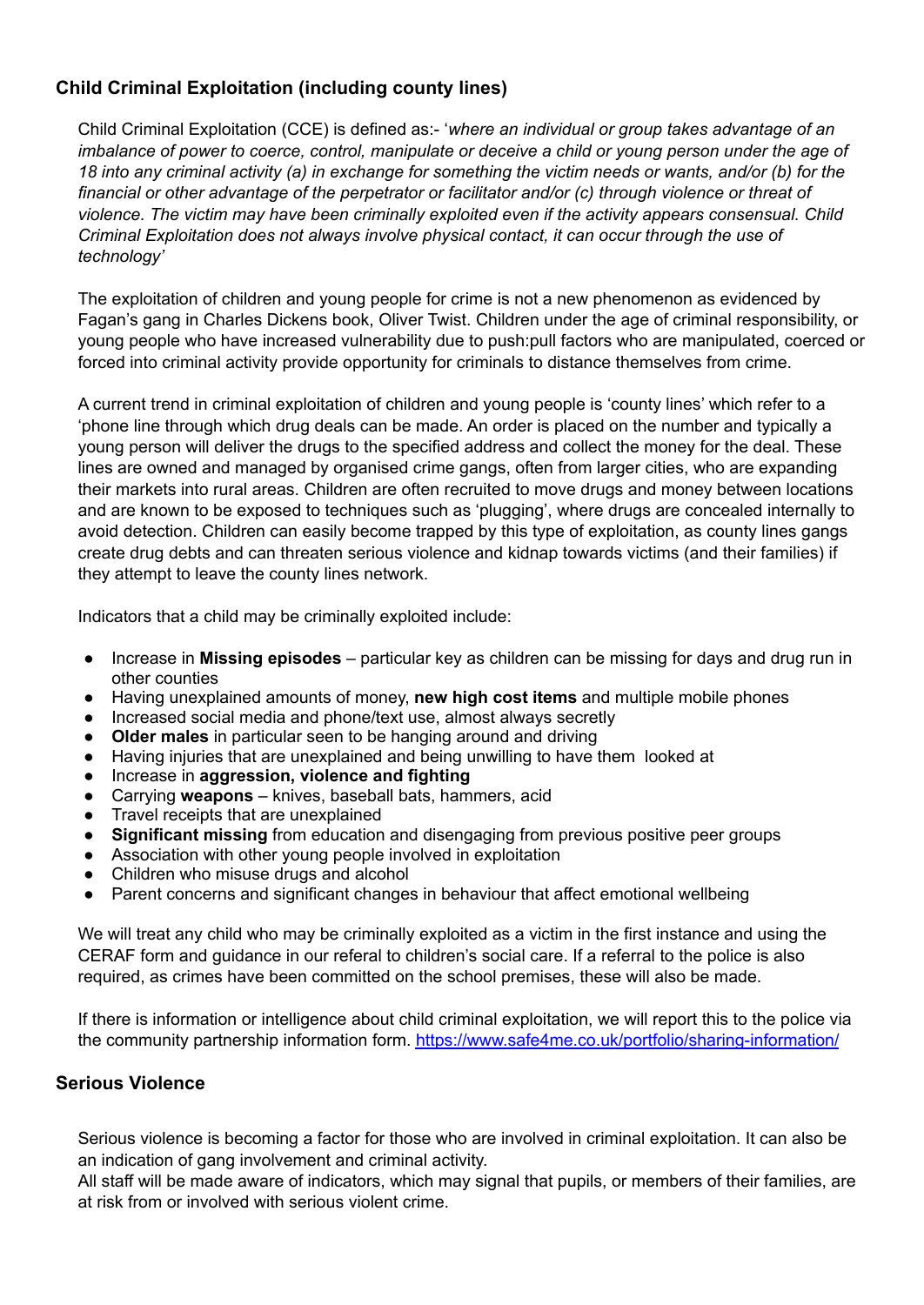These indications can include but are not limited to: increased absence from school; a change in friendships or relationships with older individuals or groups; a significant decline in performance; signs of self-harm; significant change in wellbeing; signs of assault; unexplained injuries; unexplained gifts and/or new possessions; possession of weapons.

We have a duty to not only prevent the individual from engaging in criminal activity, but also to safeguard others who may be harmed by their actions.

We will report concerns of serious violence to police and social care.

If there is information or intelligence about potential serious violence, we will report this to the police via the community partnership information form. <https://www.safe4me.co.uk/portfolio/sharing-information/>

# <span id="page-17-0"></span>**Trafficked Children and modern slavery**

Human trafficking is defined by the UNHCR in respect of children as a process that is a combination of:

- Movement (including within the UK)
- Control, through harm / threat of harm or fraud
- For the purpose of exploitation

Any child transported for exploitative reasons is considered to be a trafficking victim. There is significant evidence that children (both of UK and other citizenship) are being trafficked internally within the UK and this is regarded as a more common form of trafficking in the UK. There are a number of indicators which suggest that a child may have been trafficked into the UK, and may still be controlled by the traffickers or receiving

adults. These are as follows:

- Shows signs of physical or sexual abuse, and/or has contracted a sexually transmitted infection or has an unwanted pregnancy
- Has a history of going missing and unexplained moves
- Is required to earn a minimum amount of money every day
- Works in various locations
- Has limited freedom of movement
- Appears to be missing for periods
- Is known to beg for money
- Is being cared for by adult/s who are not their parents and the quality of the relationship between the child and their adult carers is not good
- Is one among a number of unrelated children found at one address
- Has not been registered with or attended a GP practice
- Is excessively afraid of being deported.

For those children who are internally trafficked within the UK indicators include:

- Physical symptoms (bruising indicating either physical or sexual assault)
- Prevalence of a sexually transmitted infection or unwanted pregnancy
- Reports from reliable sources suggesting the likelihood of involvement in sexual exploitation/the child has been seen in places known to be used for sexual exploitation
- Evidence of drug, alcohol or substance misuse
- Being in the community in clothing unusual for a child i.e. inappropriate for age, or borrowing clothing from older people
- Relationship with a significantly older partner
- Accounts of social activities, expensive clothes, mobile phones or other possessions with no plausible explanation of the source of necessary funding
- Persistently missing, staying out overnight or returning late with no plausible explanation
- Returning after having been missing, looking well cared for despite having not been at home
- Having keys to premises other than those known about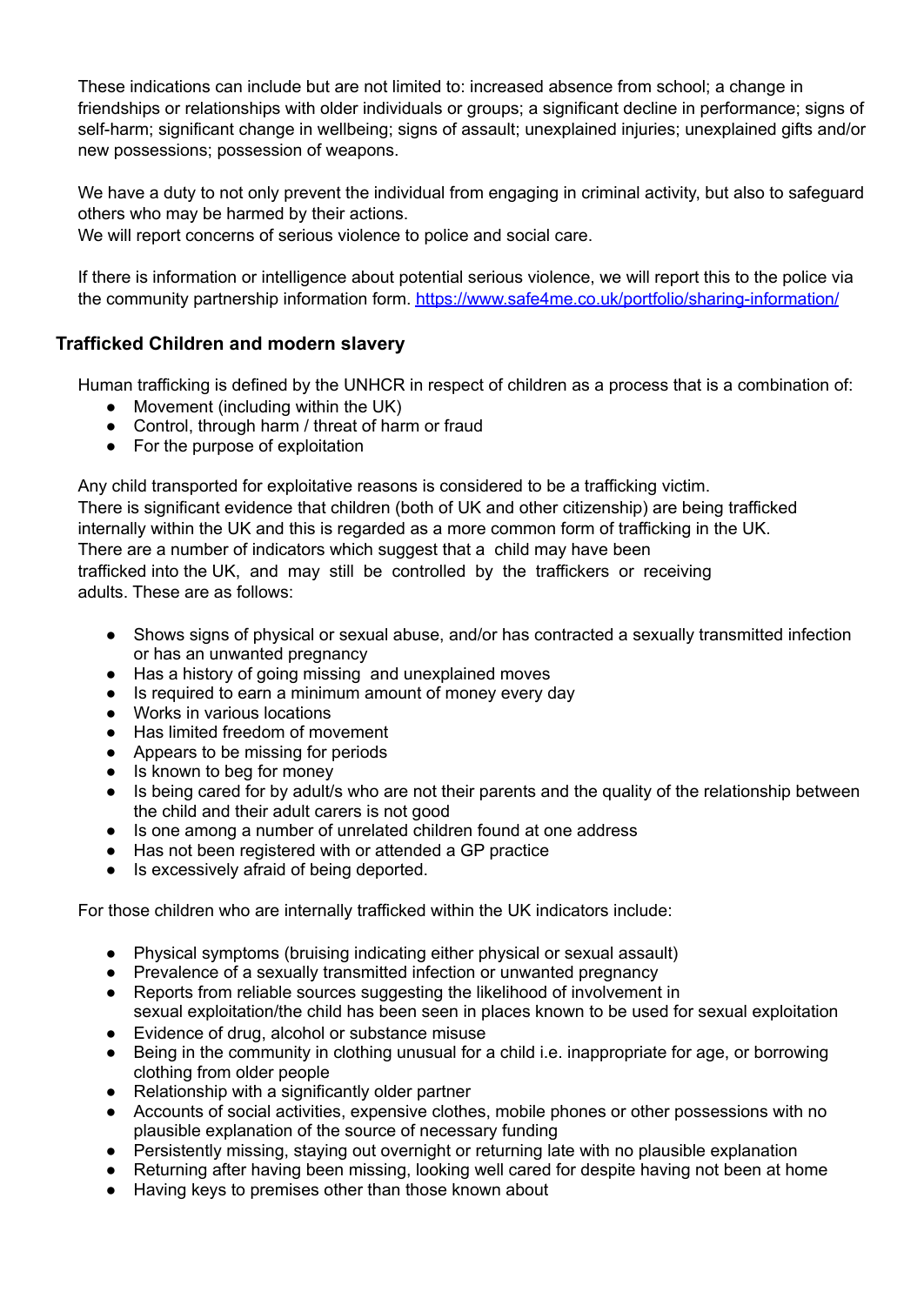- Low self- image, low self-esteem, self-harming behaviour including cutting, overdosing, eating disorder, promiscuity
- Truancy / disengagement with education
- Entering or leaving vehicles driven by unknown adults
- Going missing and being found in areas where the child or young person has no known links; and/or
- Possible inappropriate use of the internet and forming on-line relationships, particularly with adults.

These behaviours themselves do not indicate that a child is being trafficked but should be considered as indicators that this may be the case.

When considering modern slavery, there is a perception that this is taking place overseas. The government estimates that tens of thousands of slaves are in the UK today.

Young people being forced to work in restaurants, nail bars, car washes and harvesting fruit, vegetables or other foods may have all been slaves 'hiding in plain sight' within the U.K and rescued from slavery. Other forms of slavery such as sex slaves or household slaves are more hidden but have also been rescued within the UK.

If staff believe that a child is being trafficked or is a slave, this will be reported to the designated safeguarding lead for referral to be considered to children's social care.

# <span id="page-18-0"></span>**Technologies**

Technological hardware and software is developing continuously with an increase in functionality of devices that people use. The majority of children use online tools to communicate with others locally, nationally and internationally. Access to the Internet and other tools that technology provides is an invaluable way of finding, sharing and communicating information. While technology itself is not harmful, it can be used by others to make children vulnerable and to abuse them.

#### <span id="page-18-1"></span>**Online Safety and Social Media**

With the current speed of on-line change, some parents and carers have only a limited understanding of online risks and issues. Parents may underestimate how often their children come across potentially harmful and inappropriate material on the internet and may be unsure about how to respond. Some of the risks could be:

- unwanted contact
- arooming
- online bullying including sexting
- digital footprint

The school will therefore seek to provide information and awareness to both pupils and their parents through:

- Acceptable use agreements for children, teachers, parents/carers and governors
- Curriculum activities involving raising awareness around staying safe online
- Information included in letters, newsletters, web site, VLE
- Parents evenings / sessions
- High profile events / campaigns e.g. Safer Internet Day
- Building awareness around information that is held on relevant web sites and or publications
- Social media policy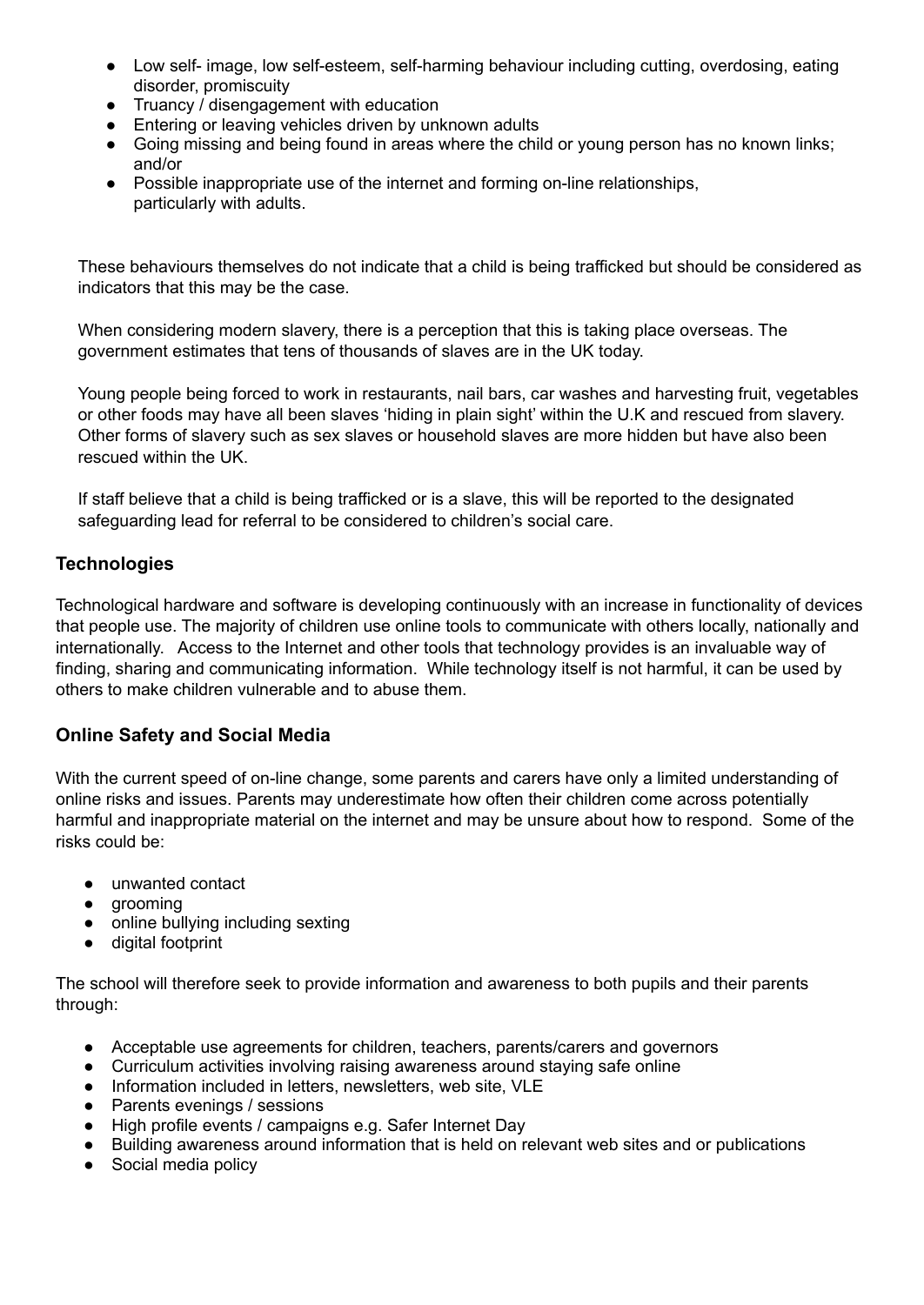# <span id="page-19-0"></span>**Cyberbullying**

Central to the school's anti-bullying policy is the principle that '*bullying is always unacceptable'* and that '*all pupils have a right not to be bullied*'.

The school also recognises that it must take note of bullying perpetrated outside school which has an impact within the school; therefore once aware we will respond to any cyber-bullying carried out by pupils when they are away from the site.

Cyber-bullying is defined as 'an aggressive, intentional act carried out by a group or individual using electronic forms of contact repeatedly over time against a victim who cannot easily defend himself/herself.'

By cyber-bullying, we mean bullying by electronic media:

- Bullying by texts or messages or calls on mobile 'phones
- The use of mobile 'phone cameras to cause distress, fear or humiliation
- Posting threatening, abusive, defamatory or humiliating material on websites, to include blogs, personal websites, social networking sites
- Using e-mail to message others
- Hijacking/cloning e-mail accounts
- Making threatening, abusive, defamatory or humiliating remarks in on-line forums

Cyber-bullying may be at a level where it is criminal in character. It is unlawful to disseminate defamatory information in any media including internet sites.

Section 127 of the Communications Act 2003 makes it an offence to send, by public means of a public electronic communications network, a message or other matter that is grossly offensive or one of an indecent, obscene or menacing character.

The Protection from Harassment Act 1997 makes it an offence to knowingly pursue any course of conduct amounting to harassment.

If we become aware of any incidents of cyberbullying, we will need to consider each case individually as to any criminal act that may have been committed. The school will pass on information to the police if it feels that it is appropriate or is required to do so.

# <span id="page-19-1"></span>**Sexting**

'Sexting' often refers to the sharing of naked or 'nude' pictures or video through mobile phones and/or the internet. It also includes underwear shots, sexual poses and explicit text messaging.

While sexting often takes place in a consensual relationship between two young people, the use of sexted images in revenge following a relationship breakdown is becoming more commonplace. Sexting can also be used as a form of sexual exploitation and take place between strangers.

As the average age of first smartphone or camera enabled tablet is 6 years old, sexting is an issue that requires awareness raising across all ages.

The school will use age appropriate educational material to raise awareness, to promote safety and deal with pressure. Parents should be aware that they can come to the school for advice.

# <span id="page-19-2"></span>**Gaming**

Online gaming is an activity in which the majority of children and many adults get involved. The school will raise awareness: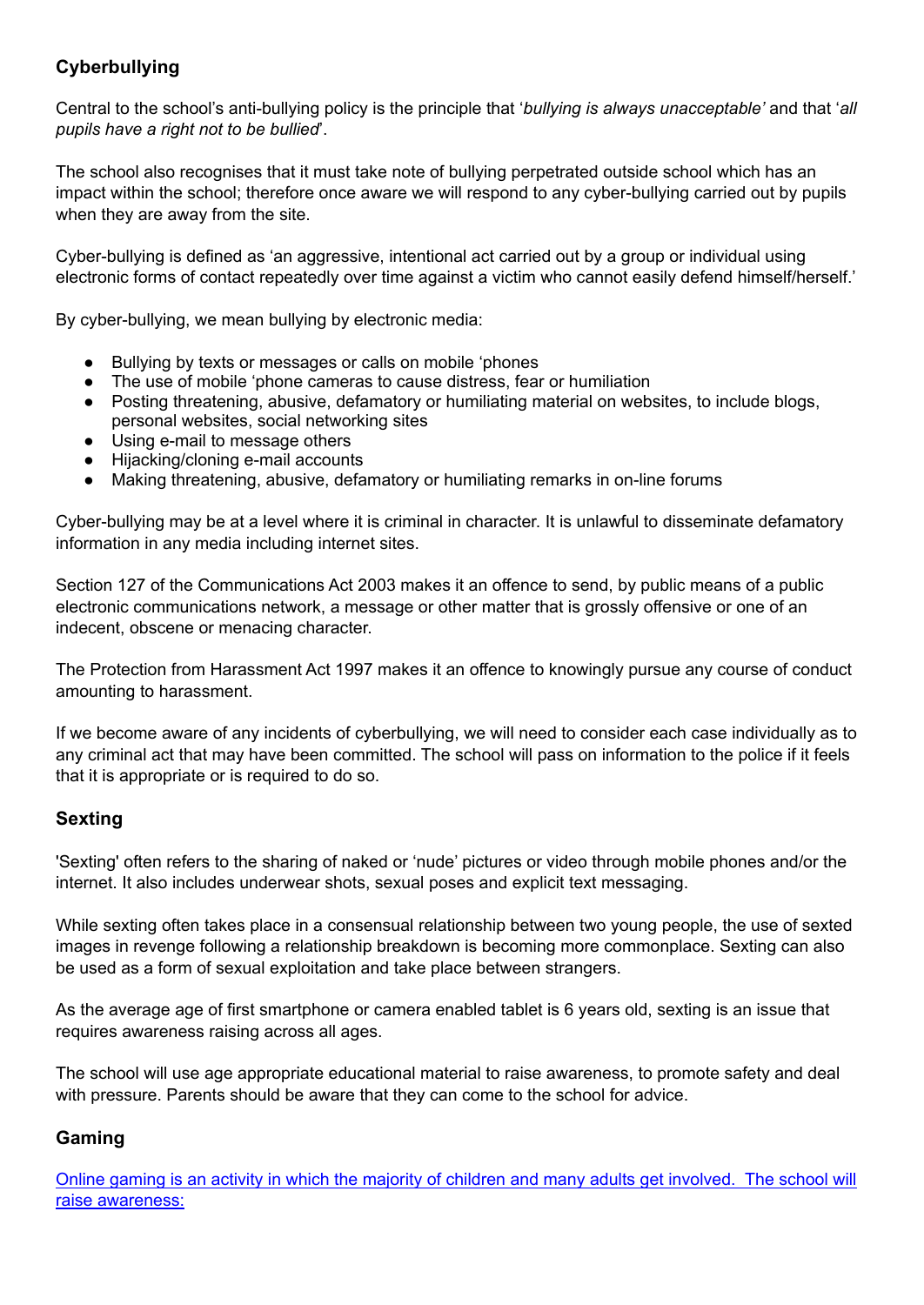- By talking to parents and carers about the games their children play and help them identify whether they are appropriate
- By supporting parents in identifying the most effective way to safeguard their children by using parental controls and child safety mode
- By talking to parents about setting boundaries and time limits when games are played
- By highlighting relevant resources.

#### <span id="page-20-0"></span>**Online reputation**

Online reputation is the opinion others get of a person when they encounter them on-line. It is formed by posts, photos that have been uploaded and comments made by others on people's profiles. It is important that children and staff are aware that anything that is posted could influence their future professional reputation. The majority of organisations and work establishments now check digital footprint before considering applications for positions or places on courses.

# <span id="page-20-1"></span>**Grooming**

On-line grooming is the process by which one person with an inappropriate sexual interest in children will approach a child on-line, with the intention of developing a relationship with that child, to be able to meet them in person and intentionally cause harm.

The school will build awareness amongst children and parents about ensuring that the child:

- Only has friends on-line that they know in real life
- Is aware that if they communicate with somebody that they have met on-line, that relationship should stay on-line.

That the school will support parents to:

- Recognise the signs of grooming
- Have regular conversations with their children about on-line activity and how to stay safe on-line

The school will raise awareness by:

- Running sessions / sharing information in newsletters / information updates for parents
- Including awareness of grooming as part of their curriculum
- Identifying with parents and children how they can be safeguarded against grooming.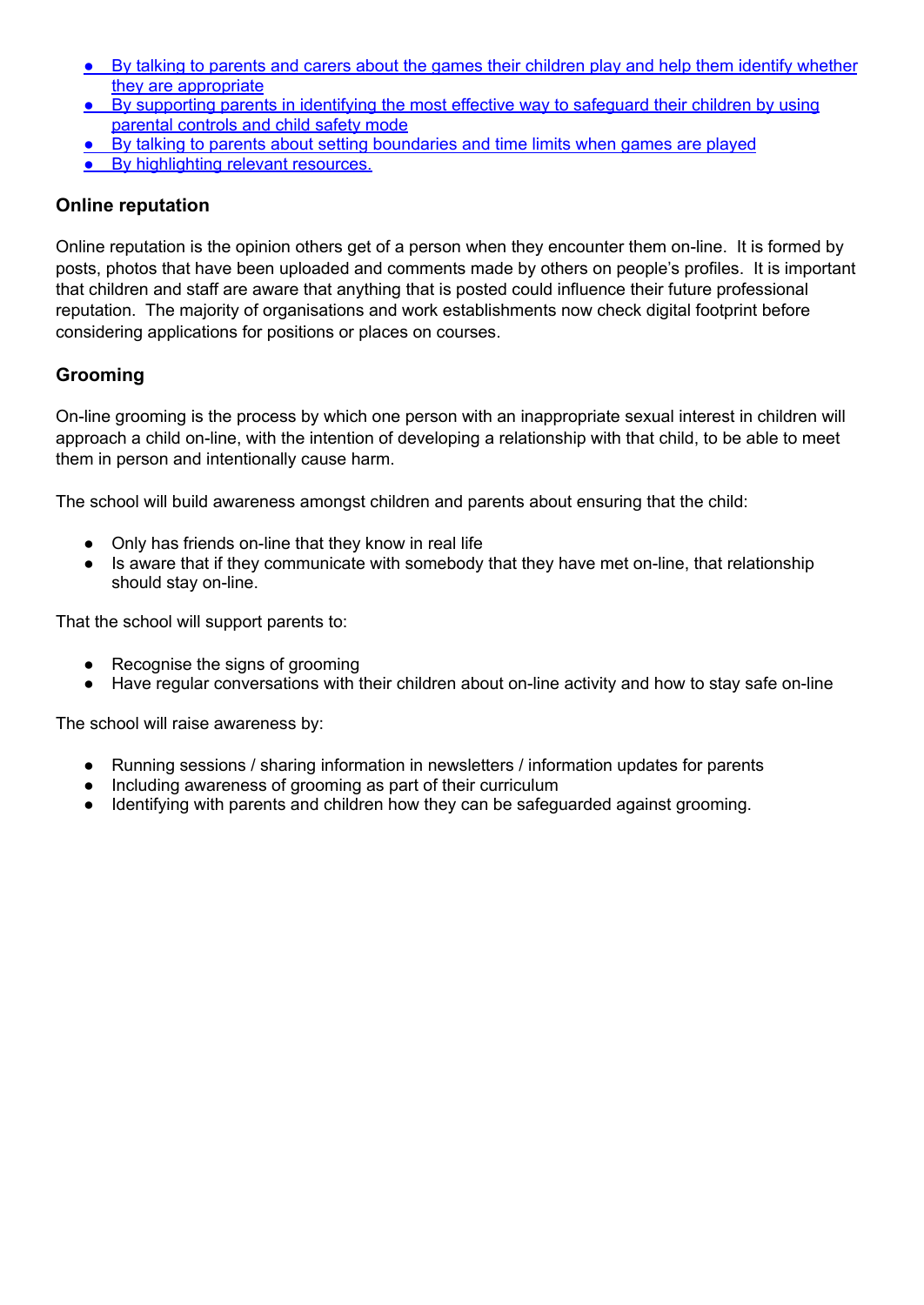# <span id="page-21-0"></span>**Part 2 – Safeguarding issues relating to individual pupil needs**

#### <span id="page-21-1"></span>**Homelessness**

We recognise that being homeless or being at risk of becoming homeless presents a real risk to a child's welfare. The impact of losing a place of safety and security can affect a child's behaviour and attachments.

In line with the Homelessness Reduction Act 2017, this school will promote links into the Local Housing Authority for the parent or care giver in order to raise/progress concerns at the earliest opportunity.

We recognises that whilst referrals and/or discussion with the Local Housing Authority should be progressed as appropriate, this does not, and should not, replace a referral into children's social care where a child has been harmed or is at risk of harm.

#### <span id="page-21-2"></span>**Children & the Court System**

We recognise that children are sometimes required to give evidence in criminal courts, either for crimes committed against them or for crimes they have witnessed. We know that this can be a stressful experience and therefore the school will aim to support children through this process.

Along with pastoral support, the school will use age-appropriate materials published by HM Courts and Tribunals Services (2017) that explain to children what it means to be a witness, how to give evidence and the help they can access.

We recognise that making child arrangements via the family courts following separation can be stressful and entrench conflict in families. This can be stressful for children. This school will support children going through this process.

Alongside pastoral support this school will use online materials published by The Ministry of Justice (2018) which offers children information & advice on the dispute resolution service.

These materials will also be offered to parents and carers if appropriate.

#### <span id="page-21-3"></span>**Children with family members in prison**

Children who have a family member in prison are at greater risk of poor outcomes including poverty, stigma, isolation and poor mental health.

This school aims to:

- understand and respect the child's wishes

We will respect the child's wishes about sharing information. If other children become aware, the school will be vigilante to potential bullying or harassment

keep as much contact as possible with the parent/caregiver

We will maintain good links with the remaining caregiver in order to foresee and manage any developing problems. Following discussions, we will develop appropriate systems for keeping the imprisoned caregiver updates about their child's education.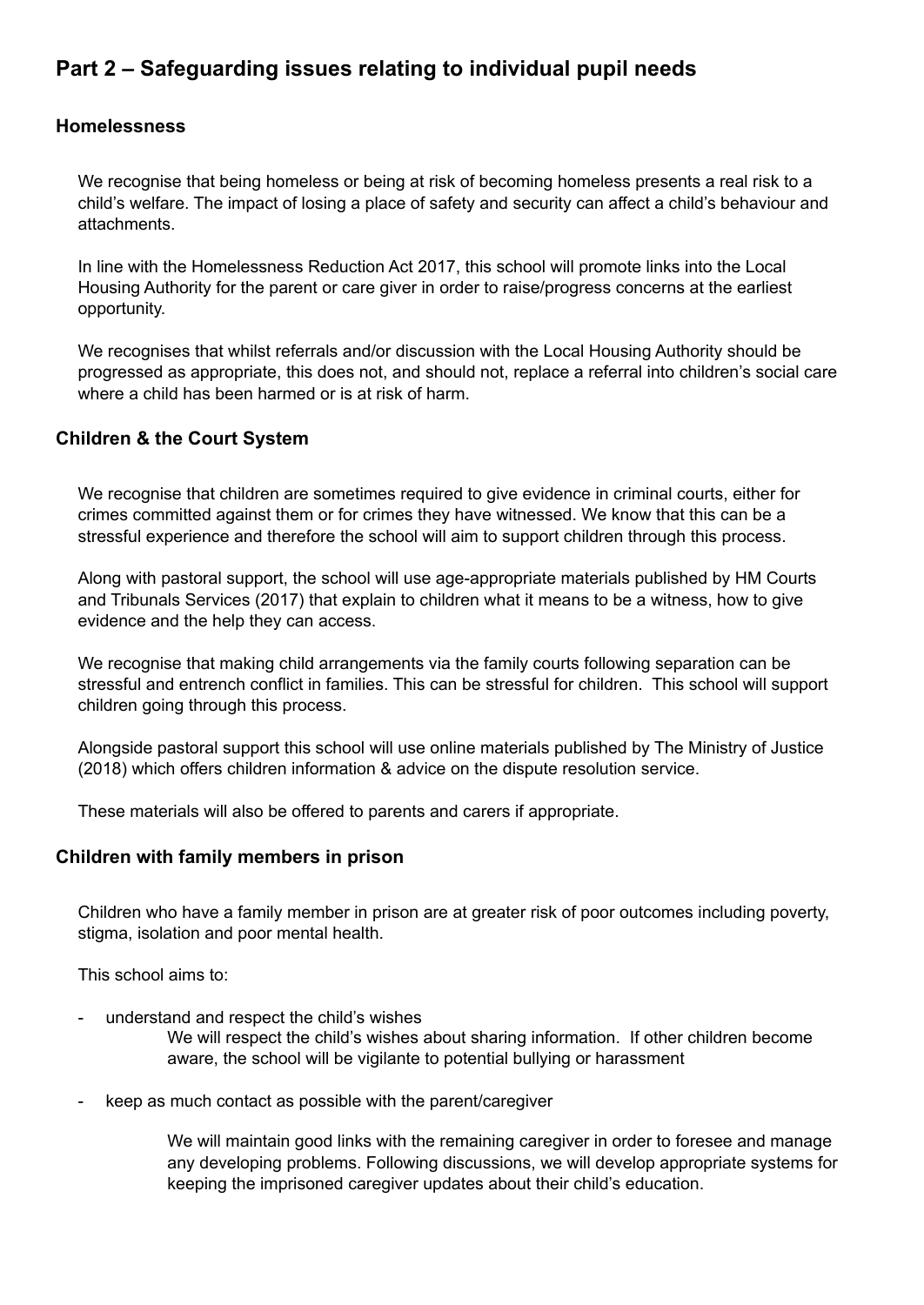be sensitive in lessons

This school will consider the needs of any child with an imprisoned parent/caregiver during lesson planning.

Provide extra support

We recognise that having a parent in prison can attach a real stigma to a child, particularly if the crime is known and serious. We will provide support and mentoring to help a child work through their feelings on the issue.

Alongside pastoral care the school will use the resources provided by the National Information Centre on Children of Offender in order to support and mentor children in these circumstances.

## <span id="page-22-0"></span>**Pupils with medical conditions (in school)**

There is a separate policy and procedure outlining the school's position on this which can be found in the staffroom / request a copy from the school office.

We will make ensure that sufficient staff are trained to support any pupil with a medical condition. All relevant staff will be made aware of the condition to support the child and be aware of medical needs and risks to the child.

An individual healthcare plan may be put in place to support the child and their medical needs.

# <span id="page-22-1"></span>**Pupils with medical conditions (out of school)**

There will be occasions when children are temporarily unable to attend our school on a full-time basis because of their medical needs. These children and young people are likely to be:

- children and young people suffering from long-term illnesses
- children and young people with long-term post-operative or post-injury recovery periods
- children and young people with long-term mental health problems (emotionally vulnerable).

Where it is clear that an absence will be for more than 15 continuous school days, the Education and Inclusion branch of Children Services will be contacted to advise on the pupil's education.

#### <span id="page-22-2"></span>**Special educational needs and disabilities**

Children who have special educational needs and/or disabilities can have additional vulnerabilities when recognising abuse and neglect. These can include:

• Assumptions that indicators of possible abuse such as behaviour, mood and injury relate to the child's disability without further exploration

• The potential for a disproportionate impact on children with SEND, for example by behaviours such as bullying, without outwardly showing any signs

- Communication barriers and difficulties in overcoming these barriers
- Having fewer outside contacts than other children
- Receiving intimate care from a considerable number of carers, which may increase the risk of exposure to abusive behaviour and make it more difficult to set and maintain physical boundaries
- Having an impaired capacity to resist or avoid abuse
- Having communication difficulties that may make it difficult to tell others what is happening
- Being inhibited about complaining for fear of losing services
- Being especially vulnerable to bullying and intimidation
- Being more vulnerable than other children to abuse by their peers.

We will respond to this by: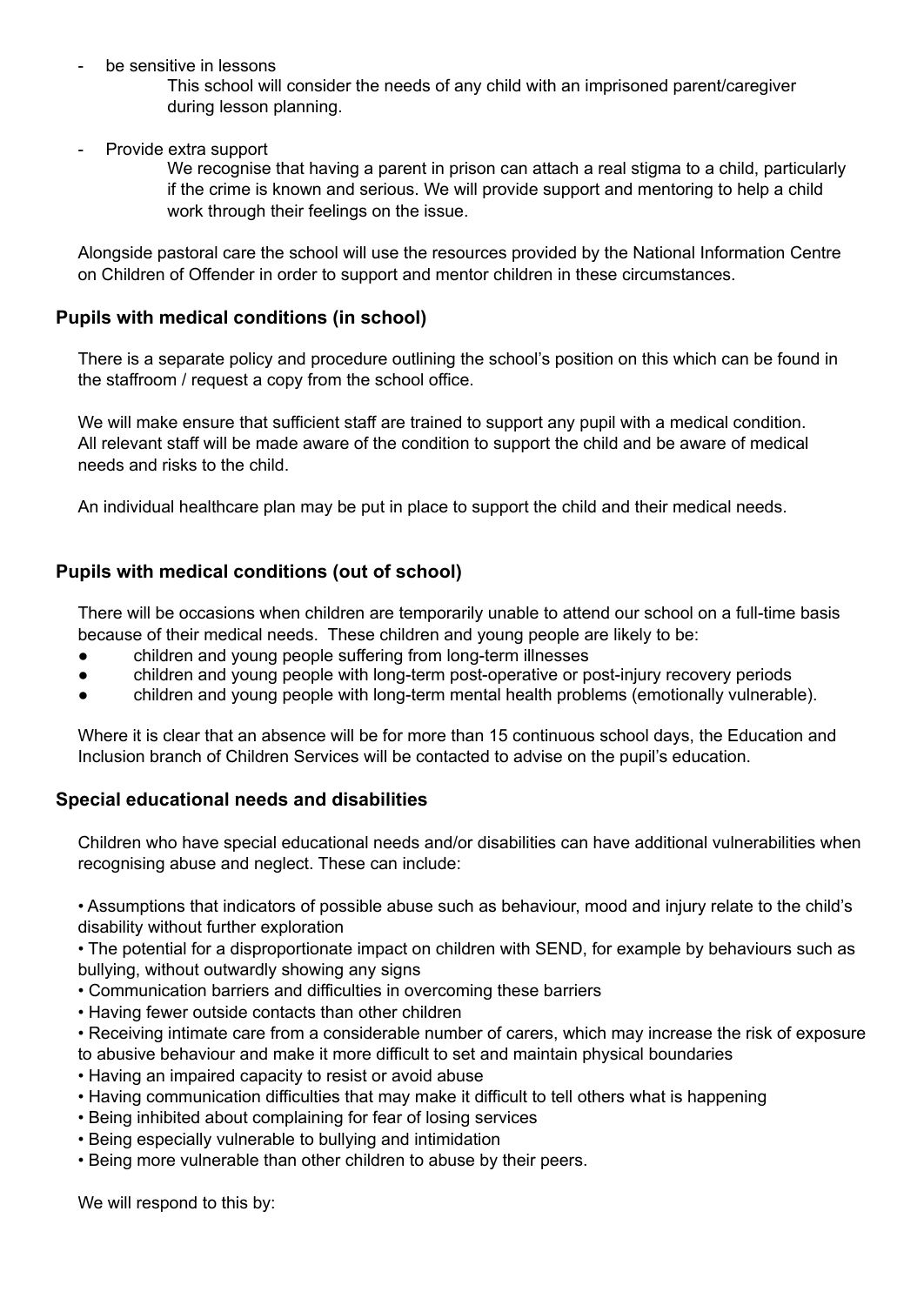• Making it common practice to enable disabled children to make their wishes and feelings known in respect of their care and treatment

• Ensuring t disabled children receive appropriate personal, health and social education (including sex education)

• Ensuring disabled children know how to raise concerns and give them access to a range of adults with whom they can communicate. This could mean using interpreters and facilitators who are skilled in using the child's preferred method of communication

• Recognising and utilising key sources of support including staff in schools, friends and family members where appropriate

• Developing the safe support services that families want, and a culture of openness and joint working with parents and carers on the part of services

• Ensuring that guidance on good practice is in place and being followed in relation to: intimate care; working with children of the opposite sex; managing behaviour that challenges families and services; issues around consent to treatment; anti-bullying and inclusion strategies; sexuality and safe sexual behaviour among young people; monitoring and challenging placement arrangements for young people living away from home.

# <span id="page-23-0"></span>**Intimate and personal care**

'Intimate Care' can be defined as care tasks of an intimate nature, associated with bodily functions, bodily products and personal hygiene, which demand direct or indirect contact with, or exposure of, the sexual parts of the body. The Intimate Care tasks specifically identified as relevant include:

- Dressing and undressing (underwear)
- Helping someone use the toilet
- Changing continence pads (faeces/urine)
- Bathing / showering
- Washing intimate parts of the body
- Changing sanitary wear
- Inserting suppositories
- Giving enemas
- Inserting and monitoring pessaries.

'Personal Care' involves touching another person, although the nature of this touching is more socially acceptable. These tasks do not invade conventional personal, private or social space to the same extent as Intimate Care

Those Personal Care tasks specifically identified as relevant here include:

- Skin care/applying external medication
- Feeding

.

- Administering oral medication
- Hair care
- Dressing and undressing (clothing)
- Washing non-intimate body parts
- Prompting to go to the toilet.

Personal Care encompasses those areas of physical and medical care that most people carry out for themselves but which some are unable to do because of disability or medical need. Children and young people may require help with eating, drinking, washing, dressing and toileting.

Where Intimate Care is required, we will follow the following principles:

#### 1. **Involve the child in the intimate care**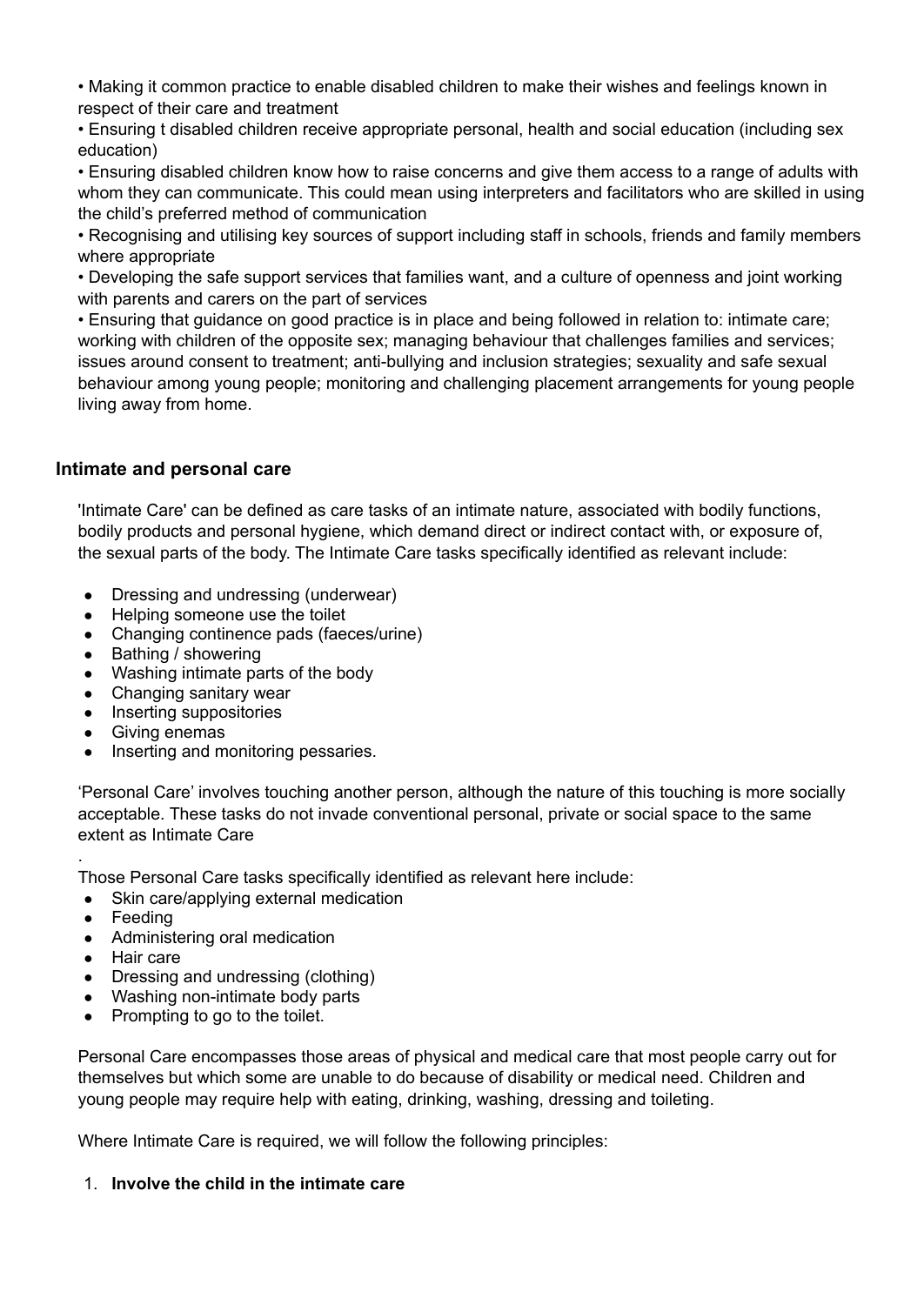Try to encourage a child's independence as far as possible in his or her intimate care. Where a situation renders a child fully dependent, talk about what is going to be done and give choices where possible. Check your practice by asking the child or parent about any preferences while carrying out the intimate care.

#### 2. **Treat every child with dignity and respect and ensure privacy appropriate to the child's age and situation.**

Staff can administer intimate care alone however we will be aware of the potential safeguarding issues for the child and member of staff. Care should be taken to ensure adequate supervision primarily to safeguard the child but also to protect the staff member from potential risk.

#### 3. **Be aware of your own limitations**

Only carry out activities you understand and with which you feel competent. If in doubt, ASK. Some procedures must only be carried out by members of staff who have been formally trained and assessed.

#### 4. **Promote positive self-esteem and body image**

Confident, self-assured children who feel their body belongs to them are less vulnerable to sexual abuse. The approach you take to intimate care can convey lots of messages to a child about their body worth. Your attitude to a child's intimate care is important. Keeping in mind the child's age, routine care can be both efficient and relaxed.

#### 5. **If you have any concerns you must report them.**

#### **If you observe any unusual markings, discolouration or swelling, report it immediately to the designated practitioner for child protection.**

If a child is accidentally hurt during the intimate care or misunderstands or misinterprets something, reassure the child, ensure their safety and report the incident immediately to the DSL. Report and record any unusual emotional or behavioural response by the child. A written record of concerns must be made available to parents and kept in the child's child protection record.

#### 6. **Helping through communication**

There is careful communication with each child who needs help with intimate care in line with their preferred means of communication (verbal, symbolic, etc.) to discuss the child's needs and preferences. The child is aware of each procedure that is carried out and the reasons for it.

#### 7. **Support to achieve the highest level of autonomy**

As a basic principle, children will be supported to achieve the highest level of autonomy that is possible given their age and abilities. Staff will encourage each child to do as much for themselves as they can. This may mean, for example, giving the child responsibility for washing themselves. Individual intimate care plans will be drawn up for particular children as appropriate to suit the circumstances of the child. These plans include a full risk assessment to address issues such as moving and handling, personal safety of the child and the carer and health.

#### <span id="page-24-0"></span>**Fabricated or induced illness**

There are three main ways that a parent/carer could fabricate or induce illness in a child. These are not mutually exclusive and include:

• fabrication of signs and symptoms. This may include fabrication of past medical history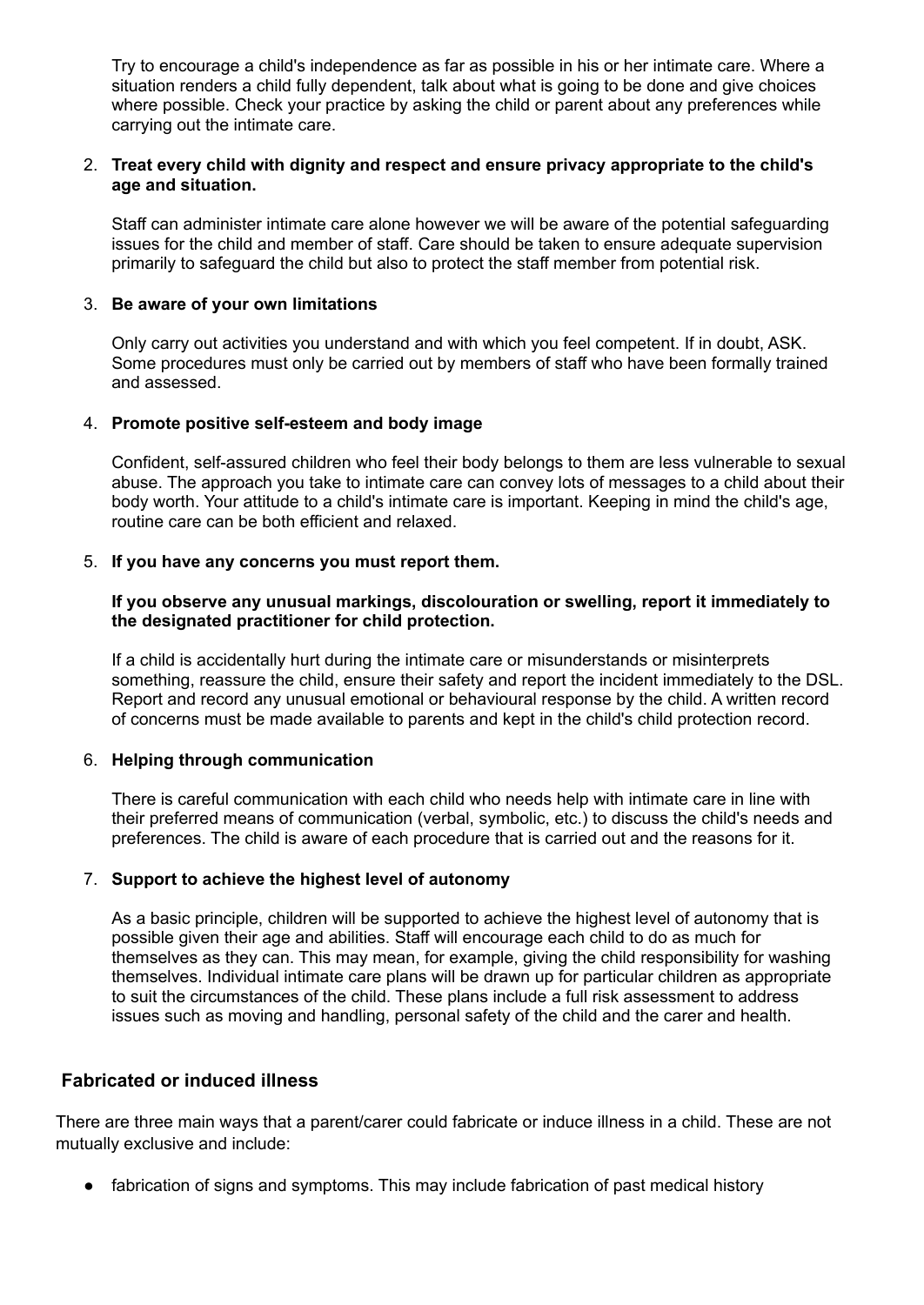- fabrication of signs and symptoms and falsification of hospital charts and records, and specimens of bodily fluids. This may also include falsification of letters and documents
- induction of illness by a variety of means.

If we are concerned that a child may be suffering from fabricated or induced illness, we will inform children's social care.

# <span id="page-25-0"></span>**Mental Health**

Form tutors and class teachers see their pupils day in, day out. They know them well and are well placed to spot changes in behaviour that might indicate an emerging problem with the mental health and emotional wellbeing of pupils. All staff should also be aware that mental health problems can, in some cases, be an indicator that a child has suffered or is at risk of suffering abuse, neglect or exploitation.

The balance between the risk and protective factors is most likely to be disrupted when difficult events happen in pupils' lives. These include:

- **loss or separation** resulting from death, parental separation, divorce, hospitalisation, loss of friendships (especially in adolescence), family conflict or breakdown that results in the child having to live elsewhere, being taken into care or adopted
- **life changes** such as the birth of a sibling, moving house or changing schools or during transition from primary to secondary school, or secondary school to sixth form
- **traumatic events** such as abuse, domestic violence, bullying, violence, accidents, injuries or natural disaster.

When concerns are identified, school staff will provide opportunities for the child to talk or receive support within the school environment. Parents will be informed of the concerns and a shared way to support the child will be discussed.

Where the needs require additional professional support, referrals will be made to the appropriate team or service with the appropriate agreement..

If staff have a mental health concern about a child that is also a safeguarding concern, they will take immediate action, raising the issue with the designated safeguarding lead or a deputy.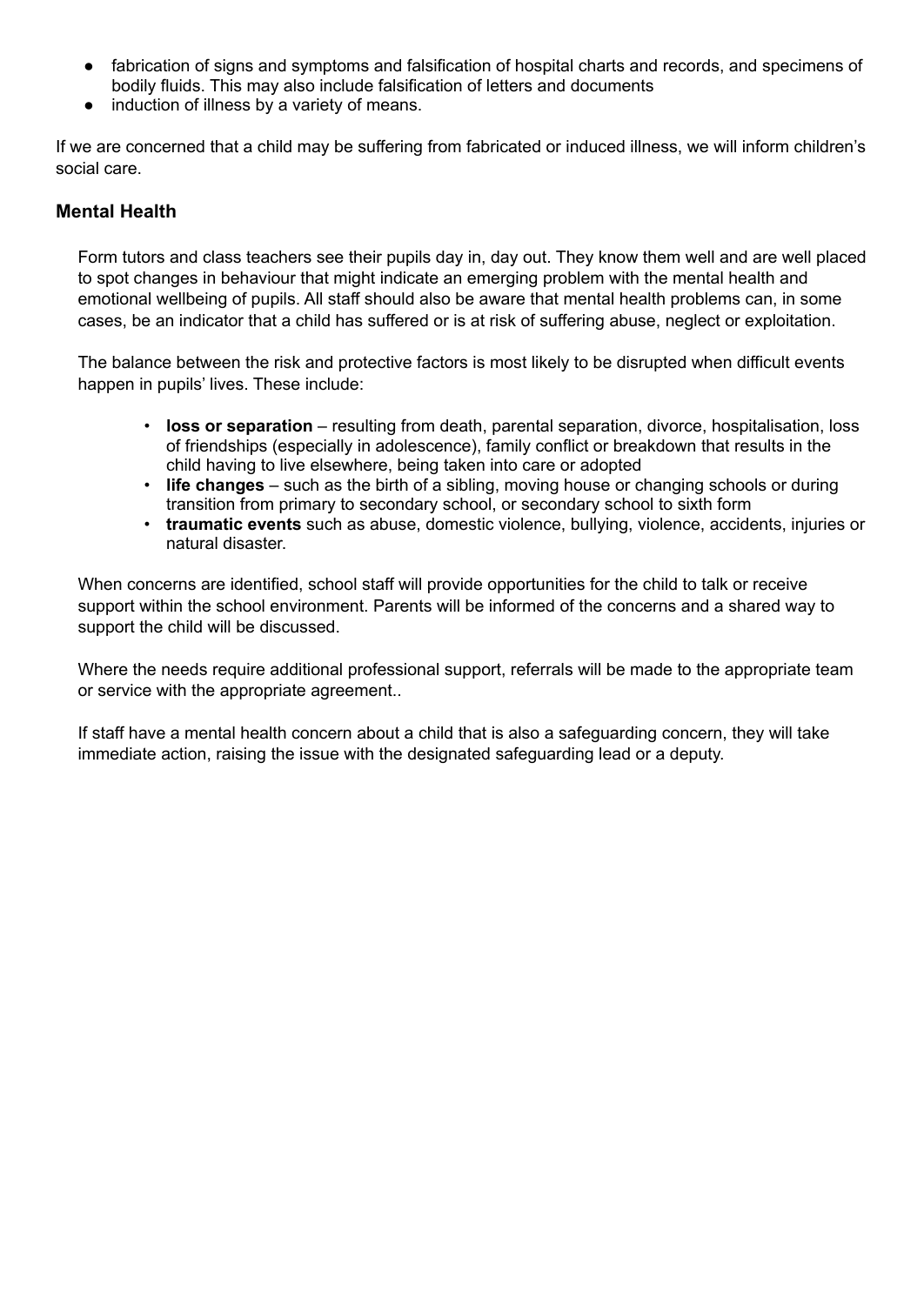# <span id="page-26-0"></span>**Part 3 – Other safeguarding issues that may potentially have an impact on pupils**

# <span id="page-26-1"></span>**Bullying**

The school has a separate bullying policy that can be found in the school behaviour policy which is online, saved in office share – school policies and in the staffroom

# <span id="page-26-2"></span>**Prejudice-based abuse**

Prejudice-based abuse or hate crime is any criminal offence which is perceived by the victim or any other person to be motivated by a hostility or prejudice-based on a person's real or perceived:

- Disability
- **•** Race
- **• Religion**
- **• Gender identity**
- **• Sexual orientation**

Although this sort of crime is collectively known as 'Hate Crime' the offender does not have to go as far as being motivated by 'hate', they only have to exhibit 'hostility'.

This can be evidenced by:

- threatened or actual physical assault
- derogatory name calling, insults, for example racist jokes or homophobic language
- hate graffiti (e.g. on school furniture, walls or books)
- provocative behaviour e.g. wearing of badges or symbols belonging to known right wing, or extremist organisations
- distributing literature that may be offensive in relation to a protected characteristic
- verbal abuse
- inciting hatred or bullying against pupils who share a protected characteristic
- prejudiced or hostile comments in the course of discussions within lessons
- teasing in relation to any protected characteristic e.g. sexuality, language, religion or cultural background
- refusal to co-operate with others because of their protected characteristic, whether real or perceived
- expressions of prejudice calculated to offend or influence the behaviour of others
- attempts to recruit other pupils to organisations and groups that sanction violence, terrorism or hatred.

We will respond by:

- clearly identifying prejudice-based incidents and hate crimes and monitor the frequency and nature of them within the school
- taking preventative action to reduce the likelihood of such incidents occurring
- recognising the wider implications of such incidents for the school and local community
- providing regular reports of these incidents to the Governing Body
- ensuring that staff are familiar with formal procedures for recording and dealing with prejudice-based incidents and hate crimes
- dealing with perpetrators of prejudice-based abuse effectively
- supporting victims of prejudice-based incidents and hate crimes
- ensuring that staff are familiar with a range of restorative practices to address bullying and prevent it happening again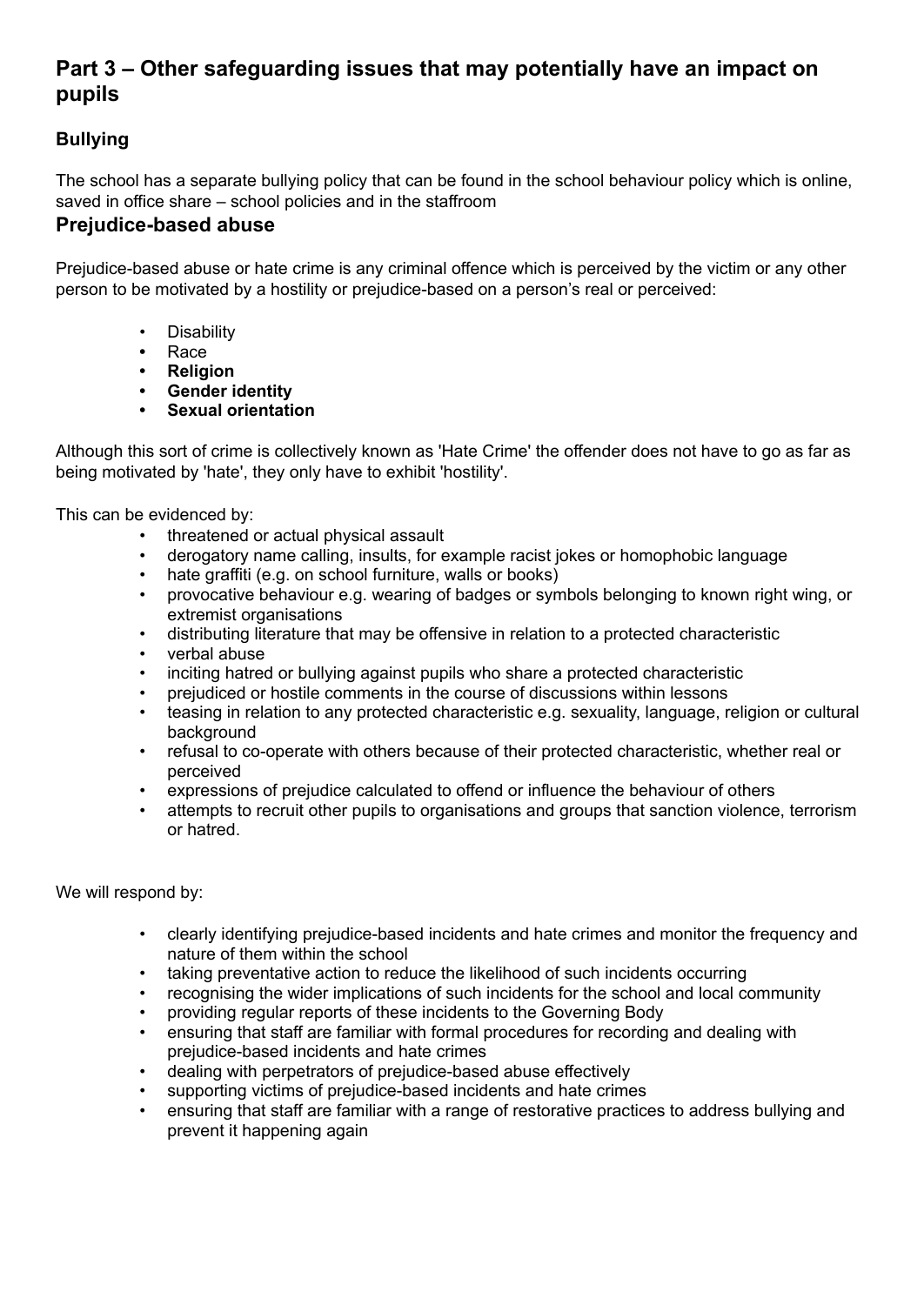#### <span id="page-27-0"></span>**Faith Abuse**

The number of known cases of child abuse linked to accusations of 'possession' or 'witchcraft' is small, but children involved can suffer damage to their physical and mental health, their capacity to learn, their ability to form relationships and to their self-esteem.

Such abuse generally occurs when a carer views a child as being 'different', attributes this difference to the child being 'possessed' or involved in 'witchcraft' and attempts to exorcise him or her.

A child could be viewed as 'different' for a variety of reasons such as, disobedience; independence; bed-wetting; nightmares; illness; or disability. There is often a weak bond of attachment between the carer and the child.

There are various social reasons that make a child more vulnerable to an accusation of 'possession' or 'witchcraft'. These include family stress and/or a change in the family structure.

The attempt to 'exorcise' may involve severe beating, burning, starvation, cutting or stabbing and isolation, and usually occurs in the household where the child lives.

If the school becomes aware of a child who is being abused in this context, the DSL will follow the normal referral route to children's social care.

# <span id="page-27-1"></span>**Gangs and Youth Violence**

The vast majority of young people will not be affected by serious violence or gangs. However, where these problems do occur, even at low levels there will almost certainly be a significant impact.

We have a duty and a responsibility to protect our pupils. It is also well established that success in learning is one of the most powerful indicators in the prevention of youth crime. Dealing with violence also helps attainment. While pupils generally see educational establishments as safe places, even low levels of youth violence can have a disproportionate impact on any education.

Primary schools are also increasingly recognised as places where early warning signs that younger children may be at risk of getting involved in gangs can be spotted. Crucial preventive work can be done within school to prevent negative behaviour from escalating and becoming entrenched.

We will:

- develop skills and knowledge to resolve conflict as part of the curriculum
- challenge aggressive behaviour in ways that prevent the recurrence of such behaviour
- understand risks for specific groups, including those that are gender-based, and target interventions
- safeguard, and specifically organise child protection, when needed
- make referrals to appropriate external agencies
- carefully manage individual transitions between educational establishments especially into Pupil Referral Units (PRUs) or alternative provision
- work with local partners to prevent anti-social behaviour or crime.

# <span id="page-27-2"></span>**Private fostering**

Private fostering is an arrangement by a child's parents for their child (under 16 or 18 if disabled) to be cared for by another adult who is not closely related and is not a legal guardian with parental responsibility, for 28 days or more.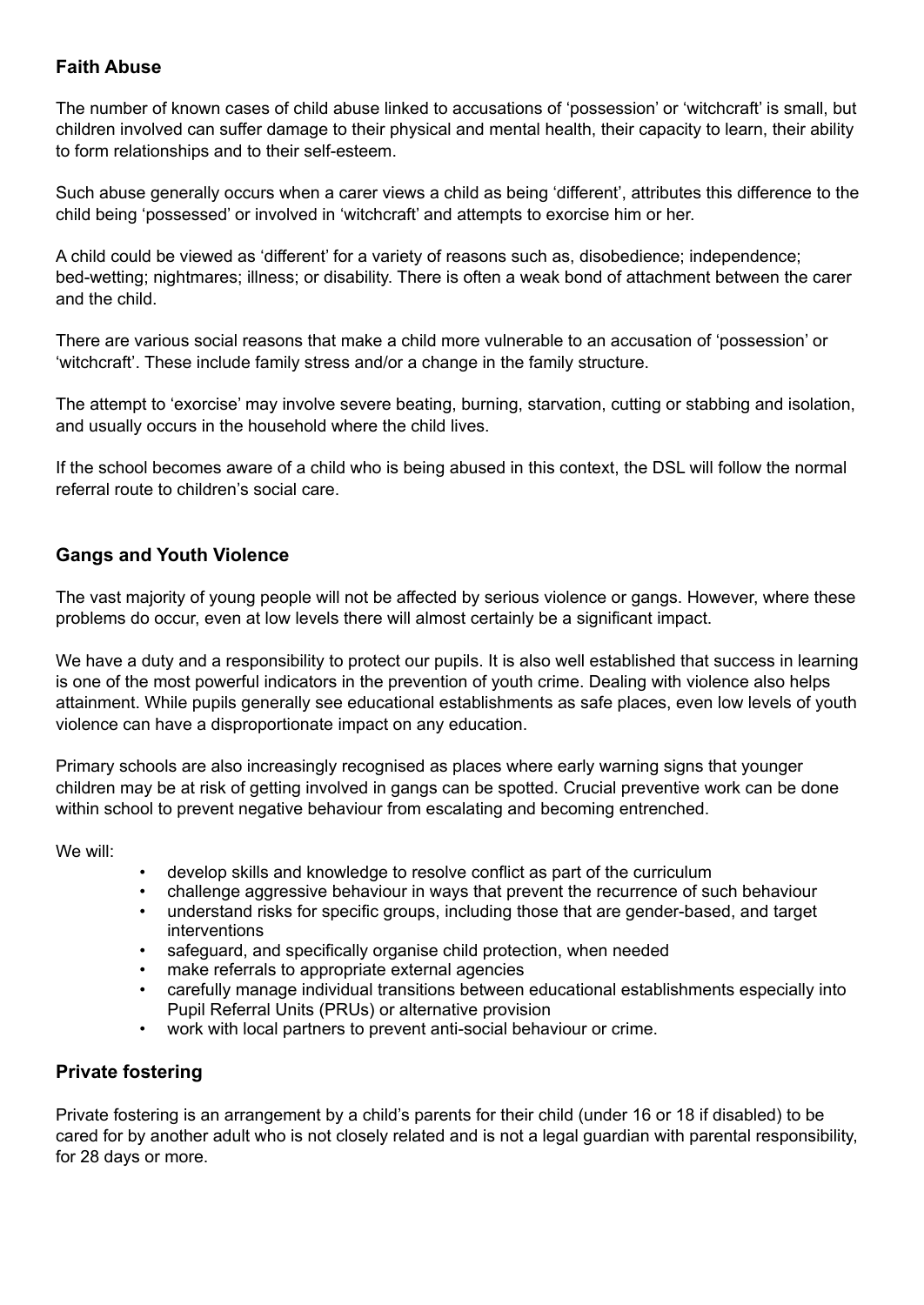It is not private fostering if the carer is a close relative to the child such as grandparent, brother, sister, uncle or aunt.

The Law requires that the carers and parents must notify the Children's Services Department of any private fostering arrangement.

If the school becomes aware that a pupil is being privately fostered, we will inform the Children's Services Department and inform both the parents and carers that we have done so.

# <span id="page-28-0"></span>**Parenting**

All parents will struggle with the behaviour of their child(ren) at some point. This does not make them poor parents or generate safeguarding concerns. Rather it provides them with opportunities to learn and develop new skills and approaches to deal with their child(ren).

Some children have medical conditions and/or needs e.g. Tourette's Syndrome, some conditions associated with autism or ADHD that have a direct impact on behaviour and can cause challenges for parents in dealing with behaviours. This does not highlight poor parenting either.

Parenting becomes a safeguarding concern when the repeated lack of supervision, boundaries, basic care or medical treatment places the child(ren) in situations of risk or harm.

In situations where parents struggle with tasks such as setting boundaries and providing appropriate supervision, timely interventions can make drastic changes to the wellbeing and life experiences of the child(ren) without the requirement for a social work assessment or plan being in place.

We will support parents in understanding the parenting role and providing them with strategies that may assist:

- providing details of community-based parenting courses
- linking to web-based parenting resources
- referring to the school parenting worker/home school link worker (where available)
- discussing the issue with the parent and supporting them in making their own plans of how to respond differently (using evidence-based parenting programmes)
- signposting to support services
- Considering appropriate early help services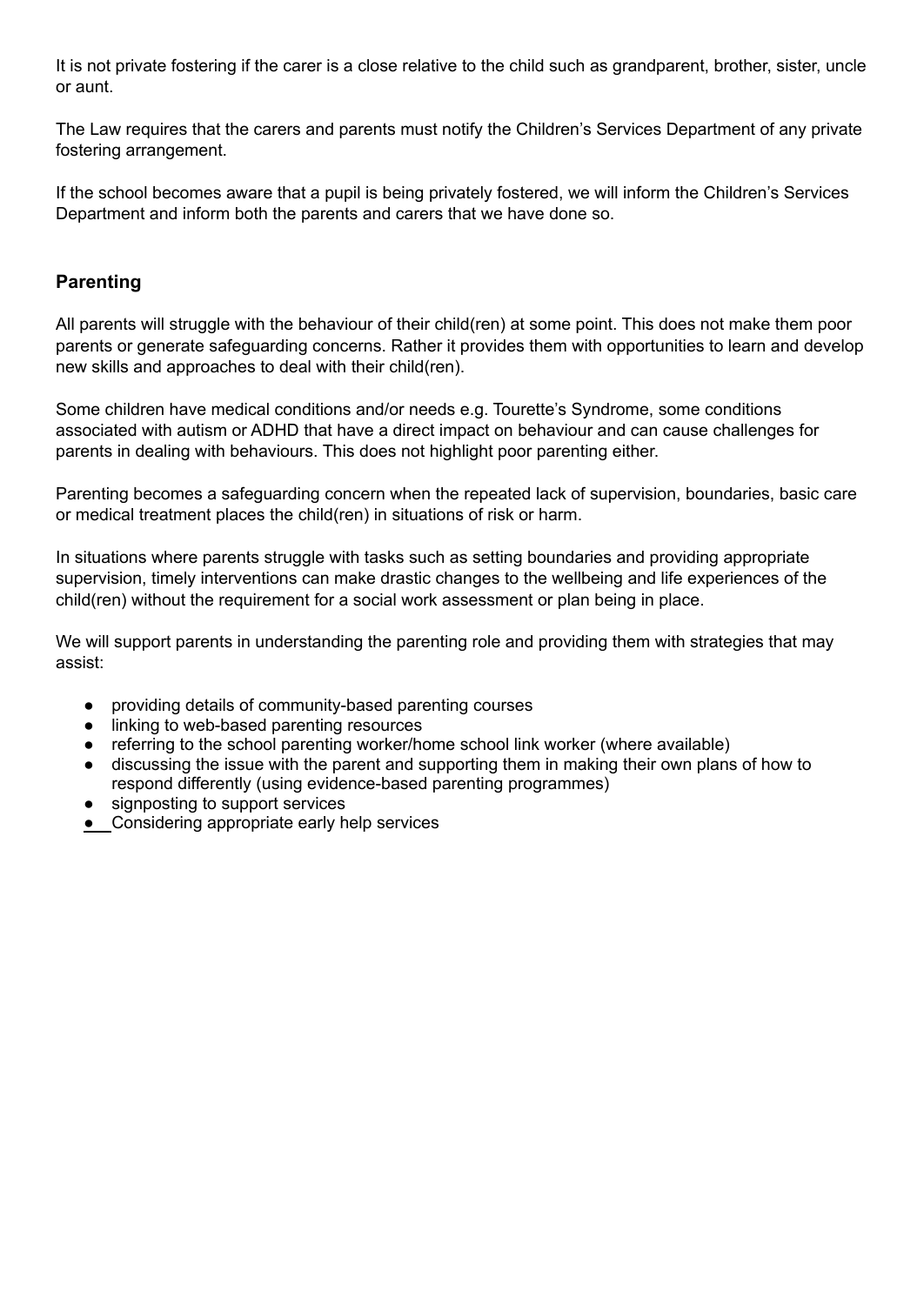# **Part 4 –Safeguarding processes**

## <span id="page-29-0"></span>**Safer Recruitment**

The school operates a separate safer recruitment process as part of its Recruitment Policy. On all recruitment panels there is at least one member who has undertaken safer recruitment training. The recruitment process checks the identity, criminal record (enhanced DBS), mental and physical capacity, right to work in the U.K., professional qualification and seeks confirmation of the applicant's experience and history through references.

# <span id="page-29-1"></span>**Staff Induction**

The DSL or their deputy will provide all new staff with training to enable them to both fulfil their role and also to understand the child protection policy, the safeguarding policy, the staff behaviour policy/code of conduct, and part one of Keeping Children Safe in Education. This induction may be covered within the annual training if this falls at the same time; otherwise it will be carried out separately during the initial starting period.

# <span id="page-29-2"></span>**Health and Safety**

There is a requirement that all schools must have a Health and Safety Policy that details the organisation, roles and responsibilities and arrangements in place at the premise for the managing and promoting of Health and Safety in accordance with the Health and Safety at Work act 1974 and regulations made under the act.

Schools must assess all their hazards and record any significant findings along with what control measures are required. The plans should wherever possible take a common sense and proportionate approach with the aim to allow activities to continue rather than preventing them from taking place. The School H&S policy can be accessed from office share – school policies

#### <span id="page-29-3"></span>**Site Security**

We aim to provide a secure site but recognise that the site is only as secure as the people who use it. Therefore, all people on the site have to adhere to the rules which govern it. These are:

- All gates are locked except at the start and end of the school day
- Doors are kept closed to prevent intrusion
- Visitors and volunteers enter at the reception and must sign in
- Visitors and volunteers are identified by pre-booking and / or photo ID
- Children are only allowed home during the school day with adults/carers with parental responsibility or by prior arrangement via the school office (in the event of a child being poorly etc)
- All children leaving or returning during the school day have to sign out and in
- Empty classrooms have windows closed.

#### <span id="page-29-4"></span>**Off site visits**

A particular strand of health and safety is looking at risks when undertaking off site visits. Some activities, especially those happening away from the school and residential visits, can involve higher levels of risk. If these are annual or infrequent activities, a review of an existing assessment may be all that is needed. If it is a new activity, a visit involving adventure activities, residential, overseas or an 'Open Country' visit, a specific assessment of significant risks must be carried out. The school has an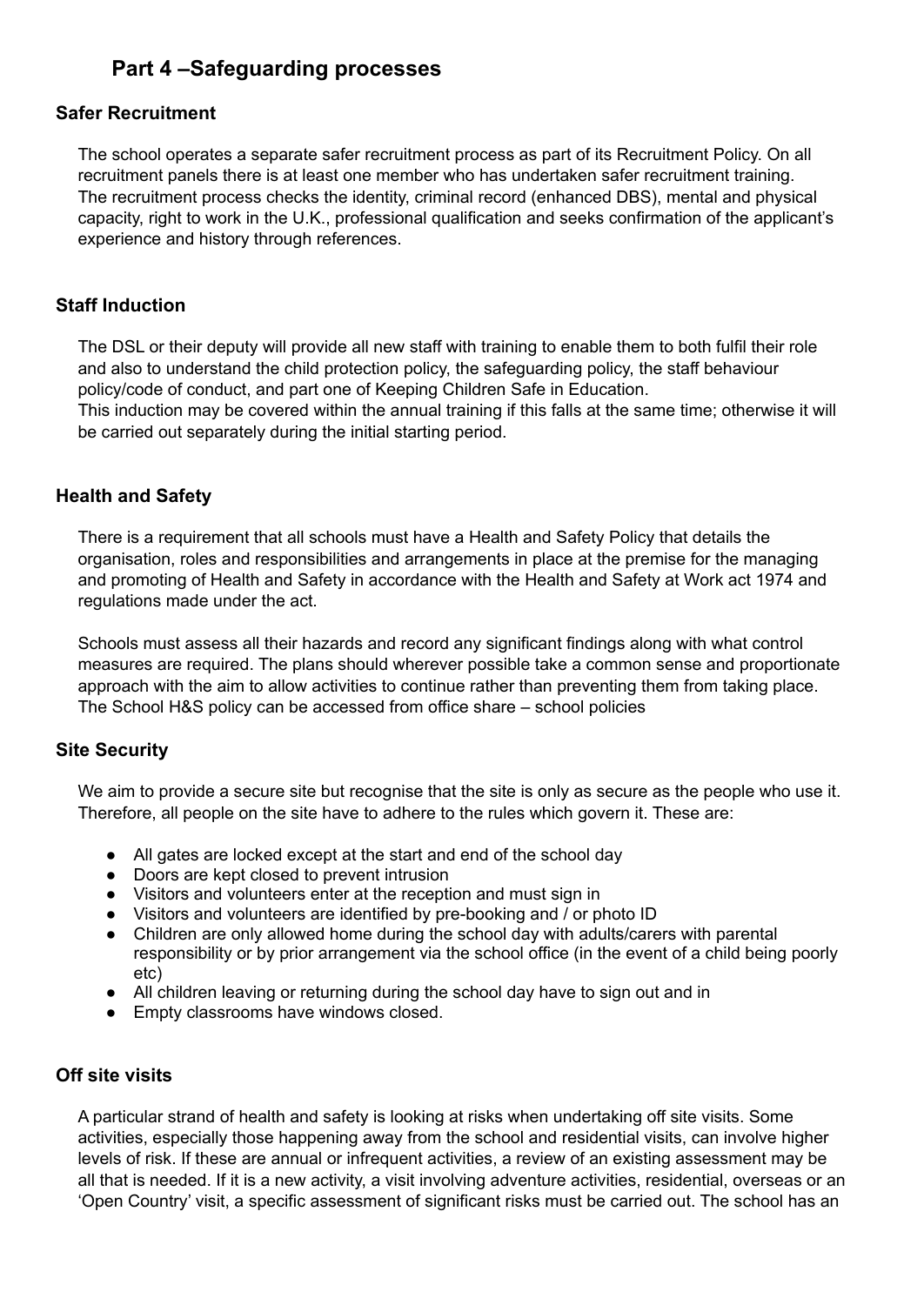educational visits co-ordinator (EVC) who liaises with the local authority's outdoor education adviser and helps colleagues in schools to manage risks and support with off site visits and provides training in the management of groups during off site visits, as well as First Aid in an outdoor context. Please refer to the off-site activity policy/procedures.

## <span id="page-30-0"></span>**First Aid**

The school's first aid arrangements/policy can be found in office share – school policies, in addition to this the COVID-19 protocols need to be followed also.

#### <span id="page-30-1"></span>**Physical Intervention (use of reasonable force)**

We have a separate policy outlining how we will use physical intervention. This can be found in office share – school policies.

We do not have any trained staff to restrain. Restraint must only be used as a last resort when a child poses a serious risk to themselves or others. A full investigation will be carried out if a physical restraint has been used.

#### <span id="page-30-2"></span>**Taking and the use and storage of images**

We will seek consent from the parent/carer of a pupil and from teachers and other adults before taking and publishing photographs or videos that contain images that are sufficiently detailed to identify the individual in school publications, printed media or on electronic publications.

We will not seek consent for photos where you would not be able to identify the individual.

We will seek consent for the period the pupil remains registered with us and, unless we have specific written permission we will remove photographs after a child (or teacher) appearing in them leaves the school or if consent is withdrawn.

Photographs will only be taken on school owned equipment and stored on the school network. No images of pupils will be taken or stored on privately owned equipment by staff members.

#### <span id="page-30-3"></span>**Transporting pupils**

On occasions parents and volunteers support with the task of transporting children to visits and off-site activities arranged by the school; this is in addition to any informal arrangements made directly between parents for after school clubs etc.

In managing these arrangements, the school will put in place measures to ensure the safety and welfare of young people carried in parents' and volunteers' cars. This is based on guidance from the local authority and follows similar procedures for school staff using their cars on school business.

Where parents'/volunteers' cars are used on school activities the school will notify parents/volunteers of their responsibilities for the safety of pupils, to maintain suitable insurance cover and to ensure their vehicle is roadworthy. Please see the section on transporting pupils in our health and safety policy.

#### <span id="page-30-4"></span>**Disqualification under the childcare act**

The Childcare Act of 2006 was put in place to prevent adults who have been cautioned or convicted of a number of specific offences from working within childcare.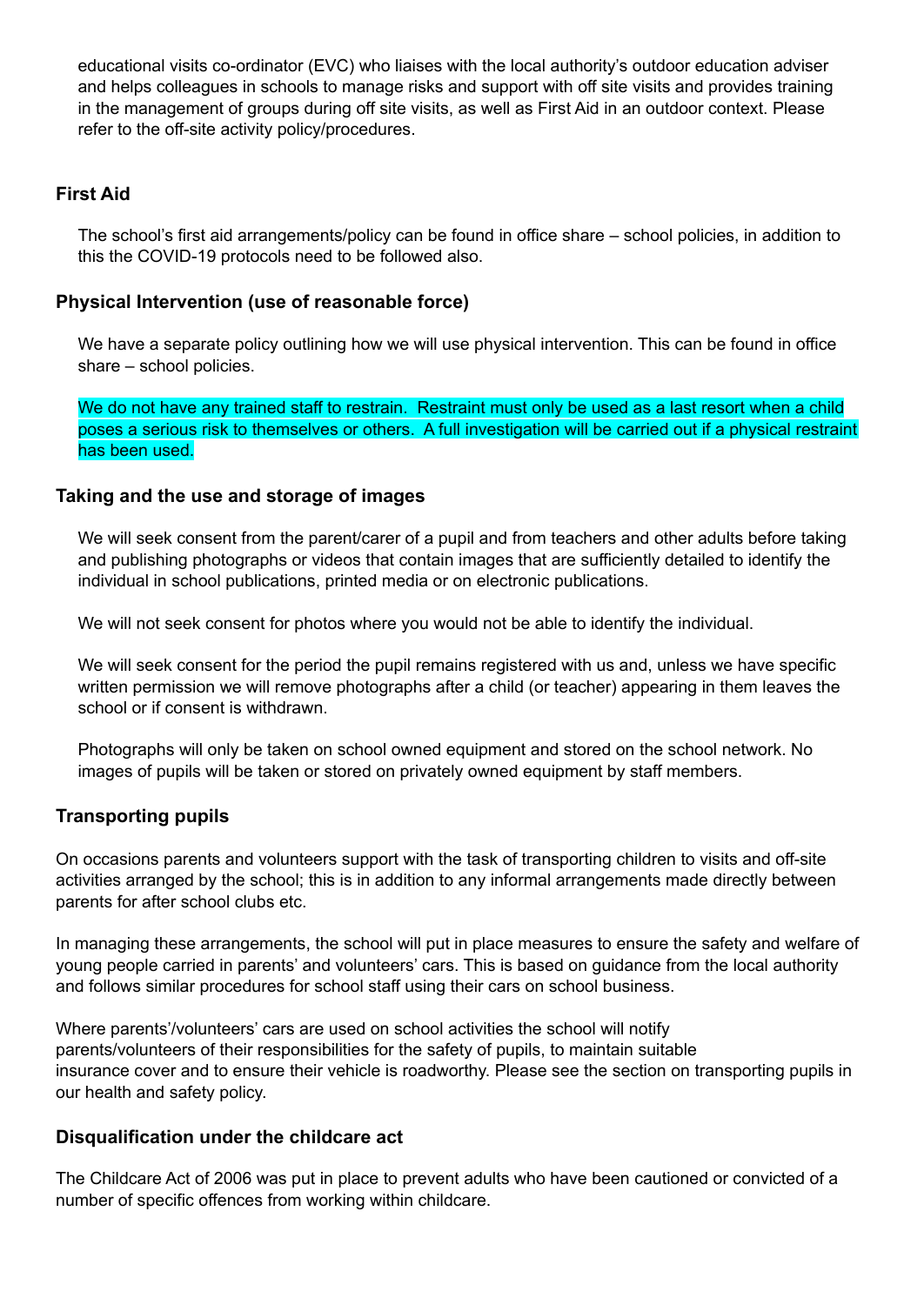We will check for disqualification under the Childcare Act as part of our safer recruitment processes for any offences committed by staff members or volunteers.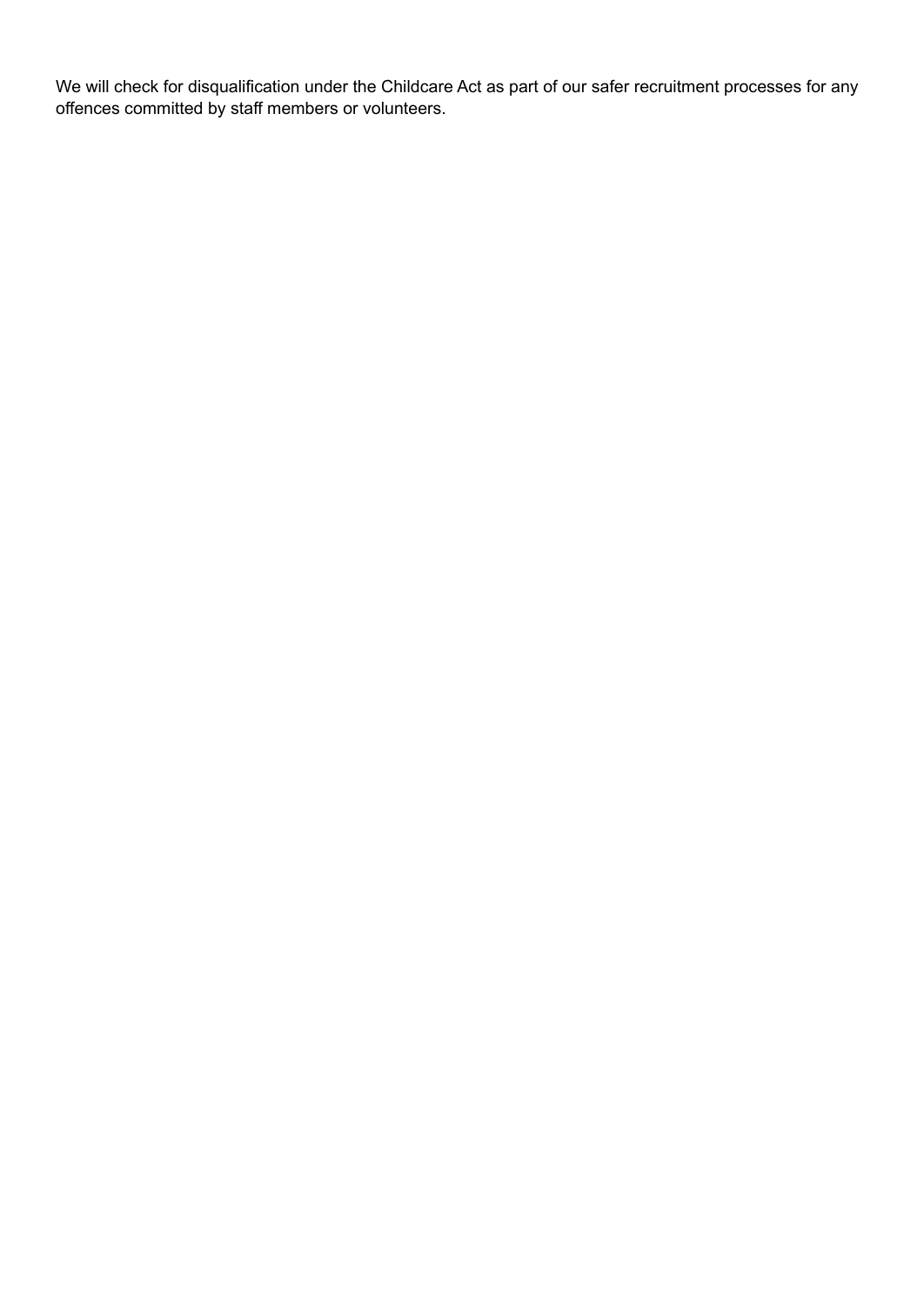# <span id="page-32-0"></span>**Annex 1 - Table of changes**

Changes to grammar, punctuation, spelling and sentence structure have been made throughout the document. In addition to these minor changes the following have been made.

| Page           | <b>Section</b>                        | <b>Changes</b>                                                                                                                                                                                                                                                                                                                                                                                                                                                                                     |  |
|----------------|---------------------------------------|----------------------------------------------------------------------------------------------------------------------------------------------------------------------------------------------------------------------------------------------------------------------------------------------------------------------------------------------------------------------------------------------------------------------------------------------------------------------------------------------------|--|
|                | Whole document                        | Changed reference to KCSiE 2019 to 2020                                                                                                                                                                                                                                                                                                                                                                                                                                                            |  |
| $\mathbf{1}$   | Guidance box                          | Added "required or there are further government updates it is the                                                                                                                                                                                                                                                                                                                                                                                                                                  |  |
|                |                                       | responsibility of the school to make any required amendments"                                                                                                                                                                                                                                                                                                                                                                                                                                      |  |
| $\mathfrak{S}$ | Links                                 | Updated the HSCP procedure link                                                                                                                                                                                                                                                                                                                                                                                                                                                                    |  |
| $\overline{7}$ | Prevent                               | Added paragraph starting "there is no single" taken from<br><b>KCSiE</b>                                                                                                                                                                                                                                                                                                                                                                                                                           |  |
| 9              | Honour-based Abuse                    | Changed from honour-based violence through the section                                                                                                                                                                                                                                                                                                                                                                                                                                             |  |
| 10             | Honour-based Abuse                    | Added bullet with 'are exploring their sexuality or identity'                                                                                                                                                                                                                                                                                                                                                                                                                                      |  |
|                |                                       | Added "All forms of honour-based abuse are abusive<br>(regardless of the motivation) and should be handled and<br>escalated as such."                                                                                                                                                                                                                                                                                                                                                              |  |
| 10             | Teenage relationship<br>abuse         | Rewrite of section                                                                                                                                                                                                                                                                                                                                                                                                                                                                                 |  |
| 11             | <b>Sexual Violence</b>                | Added "Support will be provided to victims of sexual violence<br>and sexual harassment and we will ensure that they are kept<br>safe."                                                                                                                                                                                                                                                                                                                                                             |  |
|                |                                       | Added "This pattern of prevalence will not, however, be an<br>obstacle to ALL concerns being treated seriously."                                                                                                                                                                                                                                                                                                                                                                                   |  |
| 16             | Children missing from<br>home or care | Rewrite of section                                                                                                                                                                                                                                                                                                                                                                                                                                                                                 |  |
| 17             | <b>CSE</b>                            | Updated to definition from KCSiE 2020                                                                                                                                                                                                                                                                                                                                                                                                                                                              |  |
| 18             | <b>CSE</b>                            | Added "or pregnant" to the list of indicators<br>Changed SERAF to CERAF as per HSCP procedures                                                                                                                                                                                                                                                                                                                                                                                                     |  |
| 19             | <b>CCE</b>                            | Added "Children are often recruited to move drugs and money<br>between locations and are known to be exposed to techniques<br>such as 'plugging', where drugs are concealed internally to<br>avoid detection. Children can easily become trapped by this type<br>of exploitation as county lines gangs create drug debts and can<br>threaten serious violence and kidnap towards victims (and their<br>families) if they attempt to leave the county lines network" to the<br>county lines section |  |
|                | <b>CCE</b>                            | Added "Association with other young people involved in<br>exploitation" and "Children who misuse drugs and alcohol" to the<br>indicators                                                                                                                                                                                                                                                                                                                                                           |  |
| 30             | Mental health                         | Added reference to the CERAF form and guidance<br>Added "All staff should also be aware that mental health                                                                                                                                                                                                                                                                                                                                                                                         |  |
|                |                                       | problems can, in some cases, be an indicator that a child has<br>suffered or is at risk of suffering abuse, neglect or exploitation."<br>And<br>"If staff have a mental health concern about a child that is also a<br>safeguarding concern, they will take immediate action, raising<br>the issue with the designated safeguarding lead or a deputy."                                                                                                                                             |  |
| 34             | Parenting                             | Removed hyperlinks from the strategies as they were out of date                                                                                                                                                                                                                                                                                                                                                                                                                                    |  |
| 35             | <b>Health and Safety</b>              | Re-write of section                                                                                                                                                                                                                                                                                                                                                                                                                                                                                |  |